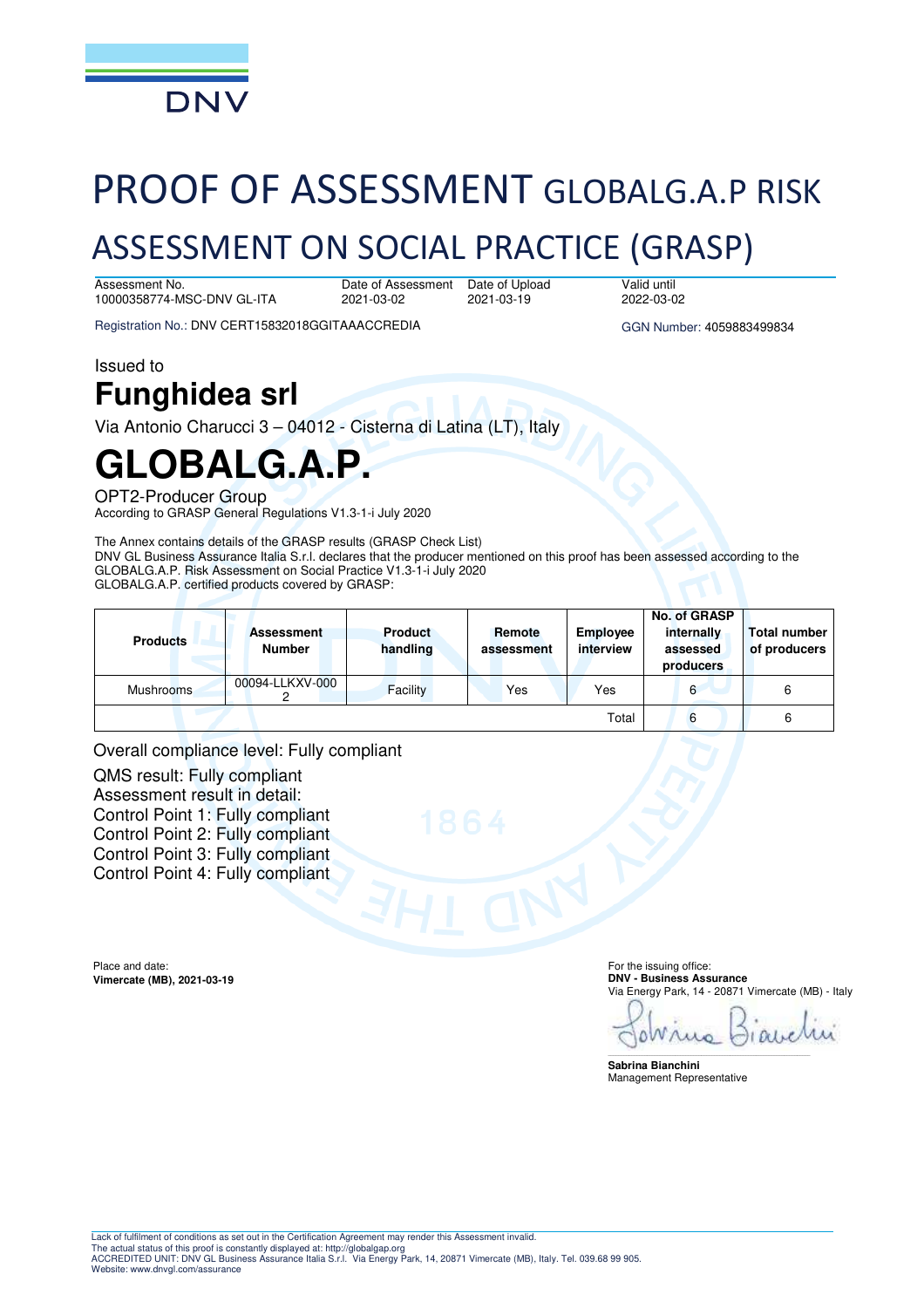## DNV.GL

GGN: 4059883499834

Registration number of producer/ producer group (from CB): DNV CERT15832018GGITAAACCREDIA

## **GLOBALG.A.P. RISK ASSESSMENT ON SOCIAL PRACTICE (GRASP)**

**PROOF OF ASSESSMENT** 

**According to** 

**GRASP General Rules V1.3-1-i July 2020** 

**Option 2** 

Issued to

**Producer Group FUNGHIDEA SRL** 

Via Antonio Chiarucci 3, 04012 Cisterna Di Latina, Italy

The Annex contains details of the GRASP results (and the covered producer group members).

The Certification Body DNV GL Business Assurance Italia S.r.l. declares that the producer group mentioned on this proof has been assessed according to the GLOBALG.A.P. Risk Assessment on Social Practice Version 1.3-1-i July 2020.

(c) GLOBALG.A.P. c/o FoodPlus GmbH Spichernstr.55 | 50672 Cologne, Germany info@globalgap.org www.globalgap.org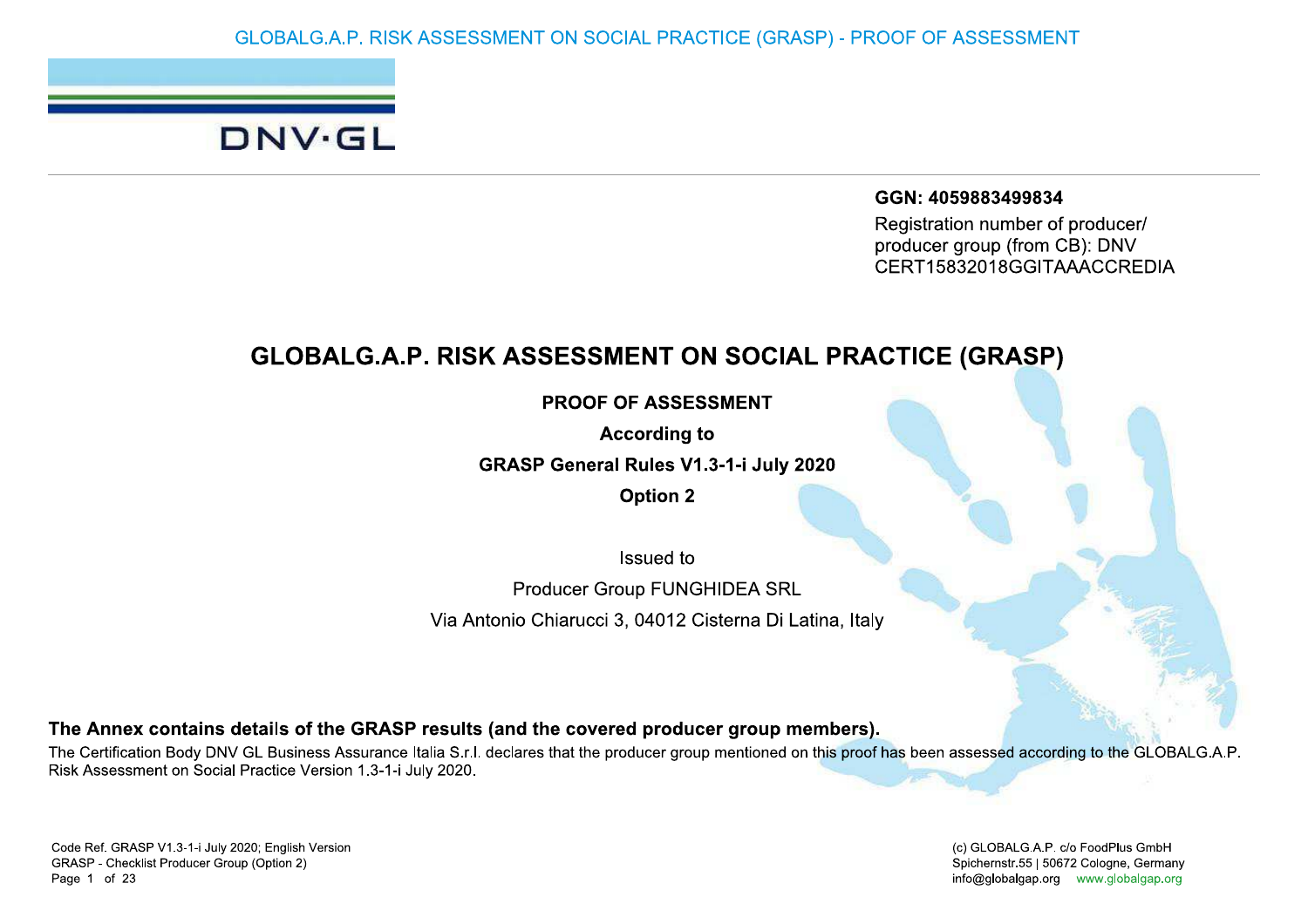### GLOBALG.A.P. RISK ASSESSMENT ON SOCIAL PRACTICE (GRASP) - PROOF OF ASSESSMENT

### GLOBALG.A.P.-certified products covered by GRASP:

| <b>Products</b> | <b>Assessment Number</b> | <b>Product Handling</b> | <b>Remote Assessment</b> | No. of GRASP<br>  internally assessed<br>producers | Total number of group<br>∣ members |
|-----------------|--------------------------|-------------------------|--------------------------|----------------------------------------------------|------------------------------------|
| Mushrooms       | 00094-LLKXV-0002         | Yes                     |                          |                                                    |                                    |
|                 |                          |                         |                          |                                                    |                                    |

### 1. Overall assessment result: Fully compliant

- **QMS result: Fully compliant**  $2.$
- 3. Assessment result in detail:

| <b>Control Point 1</b>  | Fully compliant |
|-------------------------|-----------------|
| Control Point 2         | Fully compliant |
| Control Point 3         | Fully compliant |
| Control Point 4         | Fully compliant |
| Control Point 5         | Fully compliant |
| Control Point 6         | Fully compliant |
| Control Point 7         | Fully compliant |
| Control Point 8         | Fully compliant |
| Control Point 9         | Not applicable  |
| Control Point 10        | Fully compliant |
| <b>Control Point 11</b> | Fully compliant |

### Date of Assessment: 02-03-2021

Code Ref. GRASP V1.3-1-i July 2020; English Version GRASP - Checklist Producer Group (Option 2) Page 2 of 23

### GGN: 4059883499834

### (c) GLOBALG.A.P. c/o FoodPlus GmbH Spichernstr.55 | 50672 Cologne, Germany info@globalgap.org www.globalgap.org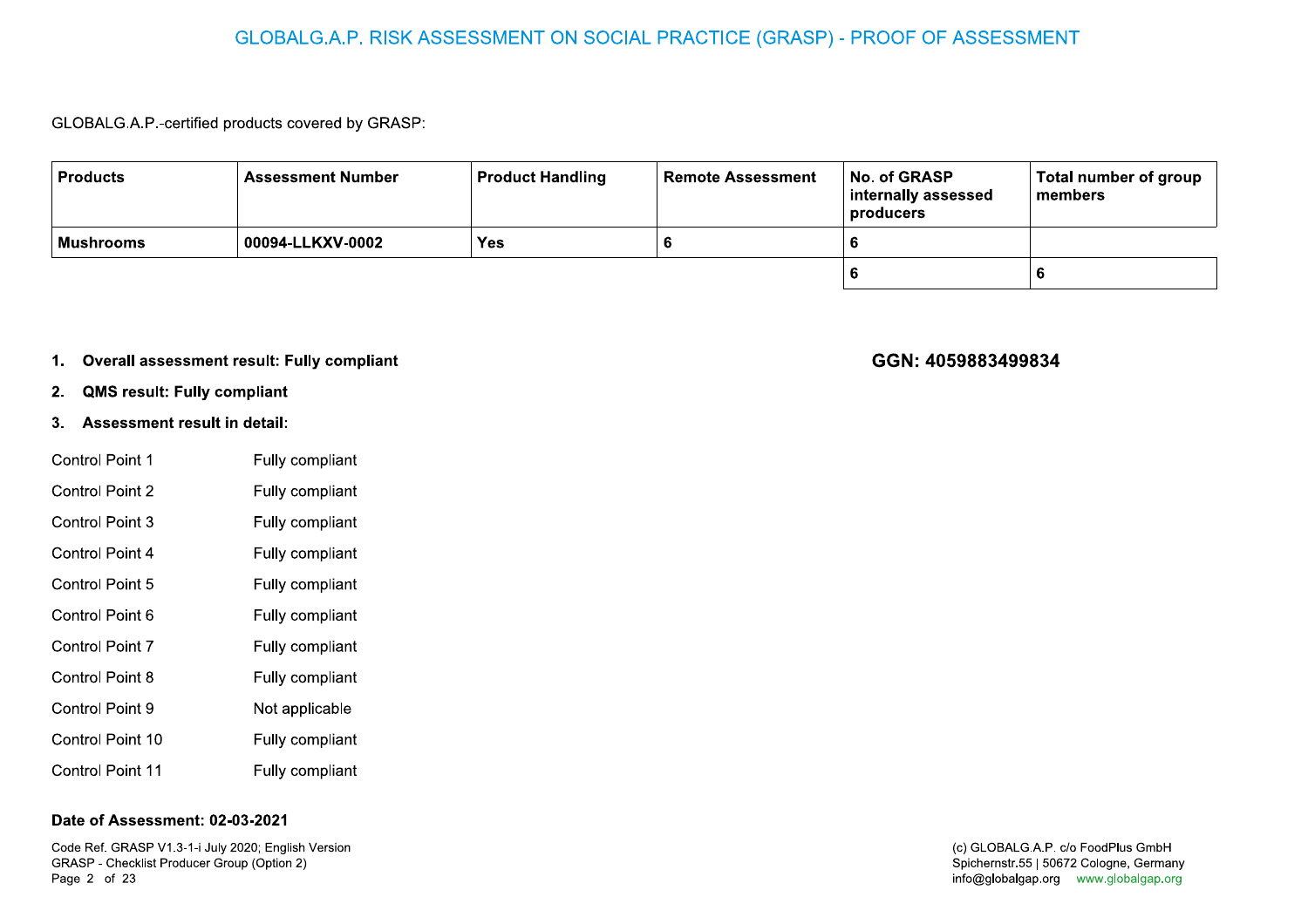Date of Upload: 19-03-2021

Validity: 03-03-2021 - 02-03-2022 (depending on GLOBALG.A.P. certificate validity)

The actual status of this proof is always displayed at: https://database.globalgap.org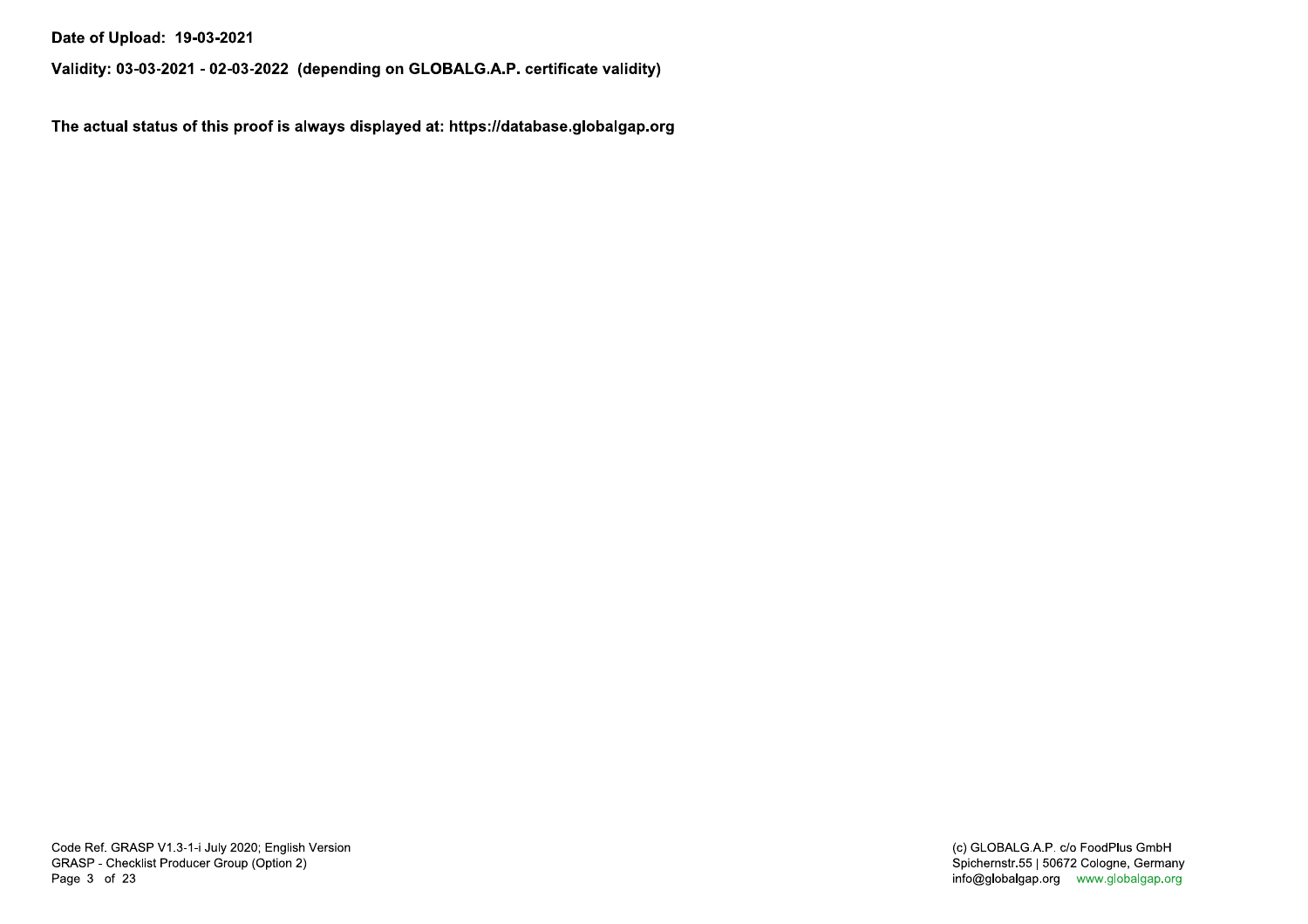

## **GLOBALG.A.P. RISK ASSESSMENT ON SOCIAL PRACTICE**

**GRASP Checklist - Version 1.3-1-i** 

**Checklist Producer Group (Option 2)** Valid from: July 2020 Mandatory from: October 2020



Code Ref. GRASP V1.3-1-i July 2020; English Version GRASP - Checklist Producer Group (Option 2) Page 4 of 23

(c) GLOBALG.A.P. c/o FoodPlus GmbH Spichernstr.55 | 50672 Cologne, Germany info@globalgap.org www.globalgap.org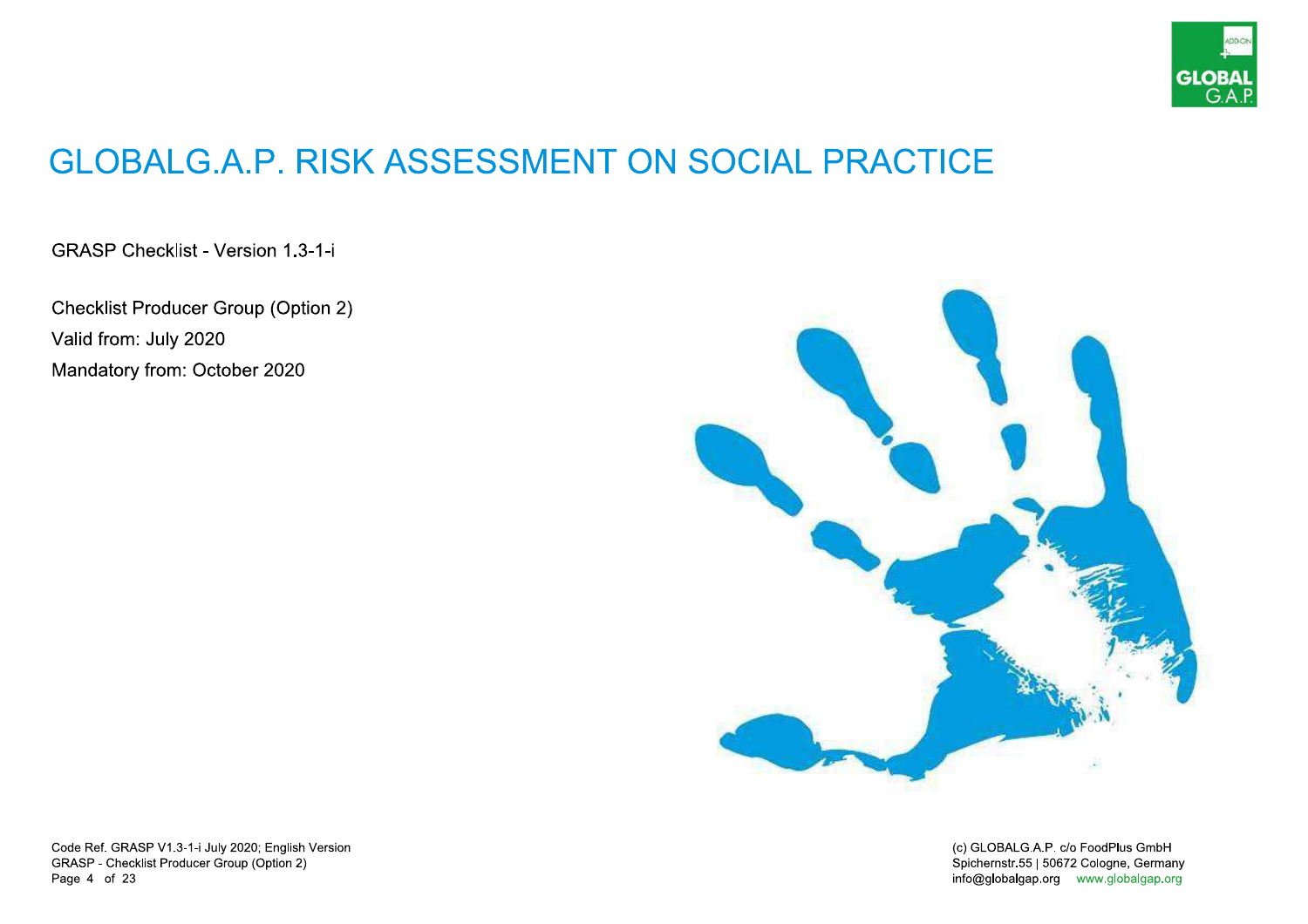| 1. CERTIFICATE HOLDER REGISTRATION DATA                                                                                                                                                                                                                                                                       |                    |  |      |                  |                  |  |                                                             |                 |   |  |           |  |
|---------------------------------------------------------------------------------------------------------------------------------------------------------------------------------------------------------------------------------------------------------------------------------------------------------------|--------------------|--|------|------------------|------------------|--|-------------------------------------------------------------|-----------------|---|--|-----------|--|
| Producer Group GGN/GLN:*                                                                                                                                                                                                                                                                                      | 4059883499834      |  |      | Registration N°: |                  |  | CERT10812014GGITAACCREDIA                                   |                 |   |  |           |  |
| Company name:*                                                                                                                                                                                                                                                                                                | Funghidea srl      |  |      | Address:*        |                  |  | Via Antonio Charucci 3 - 04012 - Cisterna di<br>Latina (LT) |                 |   |  |           |  |
| Telephone:*                                                                                                                                                                                                                                                                                                   | 69696120           |  |      |                  |                  |  |                                                             |                 |   |  |           |  |
| Email:                                                                                                                                                                                                                                                                                                        | info@funghidea.com |  | Fax: |                  |                  |  |                                                             |                 |   |  |           |  |
| Assessment date:*                                                                                                                                                                                                                                                                                             | 02/03/2021         |  |      |                  | Contact person:* |  |                                                             | Monica Cappella |   |  |           |  |
| Previous assessment date(s):                                                                                                                                                                                                                                                                                  | 03/03/2020         |  |      |                  |                  |  |                                                             |                 |   |  |           |  |
| Does the producer group have any other external audits or certification covering social practices? If yes, which?                                                                                                                                                                                             |                    |  |      |                  |                  |  |                                                             |                 |   |  |           |  |
| Standard 1:                                                                                                                                                                                                                                                                                                   | Standard 2:        |  |      | Standard 3:      |                  |  | Standard 4:                                                 |                 |   |  |           |  |
| Valid to:                                                                                                                                                                                                                                                                                                     | Valid to:          |  |      | Valid to:        |                  |  | Valid to:                                                   |                 |   |  |           |  |
|                                                                                                                                                                                                                                                                                                               |                    |  |      |                  |                  |  |                                                             |                 |   |  |           |  |
| Has the Certification Body detected any significant breach of legal requirements concerning labor conditions?                                                                                                                                                                                                 |                    |  |      |                  |                  |  | $\Box$                                                      | <b>YES</b>      | □ |  | <b>NO</b> |  |
| Has the Certification Body reported this finding to the local/national responsible and competent authority?                                                                                                                                                                                                   |                    |  |      |                  |                  |  | □                                                           | <b>YES</b>      | □ |  | <b>NO</b> |  |
| Comments:                                                                                                                                                                                                                                                                                                     |                    |  |      |                  |                  |  |                                                             |                 |   |  |           |  |
|                                                                                                                                                                                                                                                                                                               |                    |  |      |                  |                  |  |                                                             |                 |   |  |           |  |
|                                                                                                                                                                                                                                                                                                               |                    |  |      |                  |                  |  |                                                             |                 |   |  |           |  |
|                                                                                                                                                                                                                                                                                                               |                    |  |      |                  |                  |  |                                                             |                 |   |  |           |  |
| Company description: Funghidea srl - azienda di lavorazione funghi<br>Lavoratori assunti direttamente da Funghidea srl : 14 di cui 7 impiegati OTI + 1 OTD e operai 5 OTI + 1 OTD<br>Tramite Cooperativa II Quadrifoglio: 37 tutti residenti in Italia (di cui 7 migranti nazionali Romania, India, Germania) |                    |  |      |                  |                  |  |                                                             |                 |   |  |           |  |

| YEAR   2020                                                                          |  |  |  |
|--------------------------------------------------------------------------------------|--|--|--|
| Total number of producer group members participating in GRASP:                       |  |  |  |
| Total number of producer group members included in the GLOBALG.A.P. IFA Certificate: |  |  |  |
| Total number of externally assessed GRASP producer group members:                    |  |  |  |
| * Mandatory field                                                                    |  |  |  |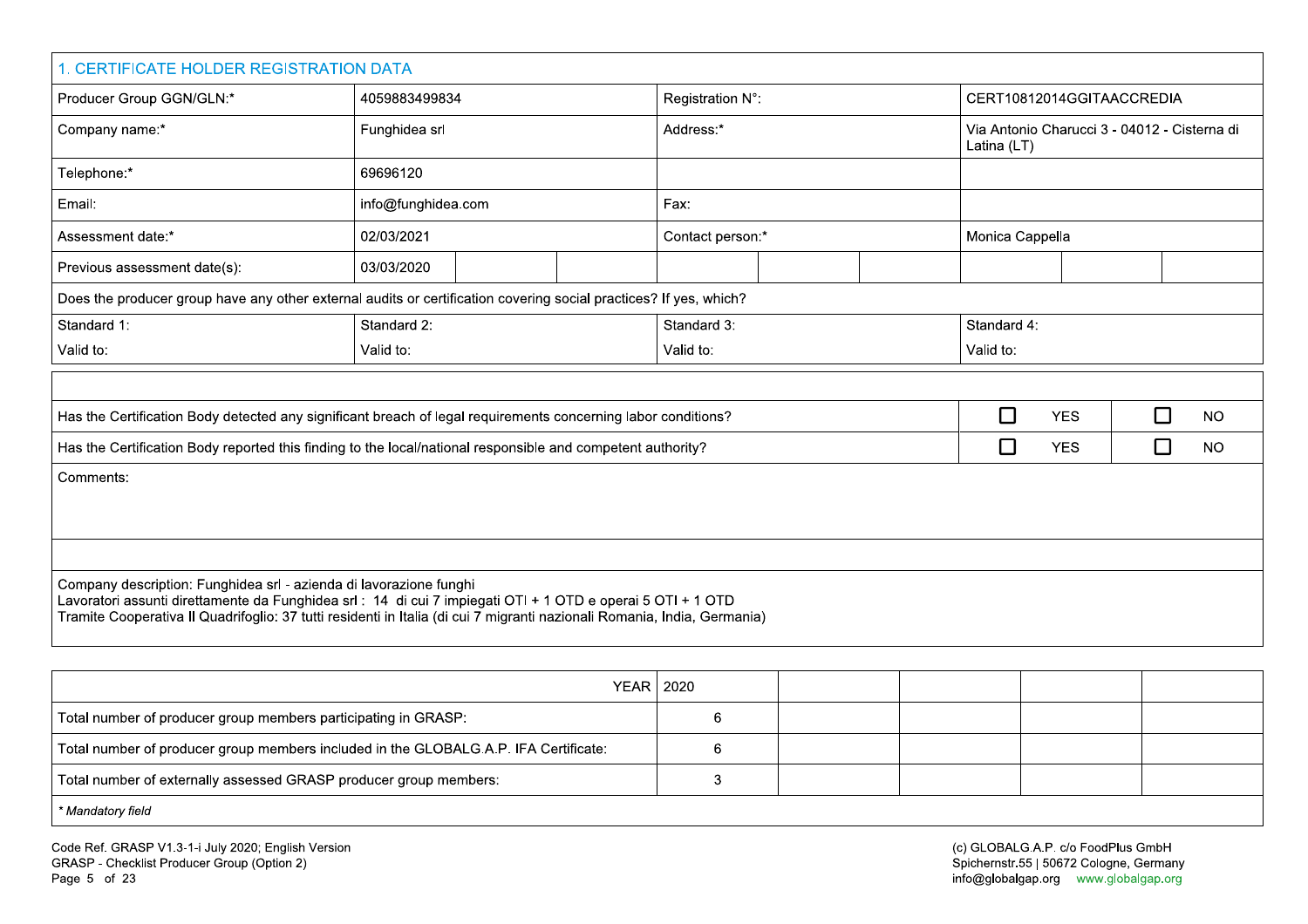|               | List the GLOBALG.A.P. Numbers (GGN) or Global Location Number (GLN) of the externally assessed GRASP producer group members: |                                                  |                                                                                                                |  |         |                         |                         |  |                                      |           |                                                                    |               |  |  |
|---------------|------------------------------------------------------------------------------------------------------------------------------|--------------------------------------------------|----------------------------------------------------------------------------------------------------------------|--|---------|-------------------------|-------------------------|--|--------------------------------------|-----------|--------------------------------------------------------------------|---------------|--|--|
|               | 4059883499858                                                                                                                | 4052852789141                                    | 4052852789134                                                                                                  |  |         |                         |                         |  |                                      |           |                                                                    |               |  |  |
|               |                                                                                                                              |                                                  |                                                                                                                |  |         |                         |                         |  |                                      |           |                                                                    |               |  |  |
|               |                                                                                                                              |                                                  |                                                                                                                |  |         |                         |                         |  |                                      |           |                                                                    |               |  |  |
|               |                                                                                                                              |                                                  |                                                                                                                |  |         |                         |                         |  |                                      |           |                                                                    |               |  |  |
|               |                                                                                                                              |                                                  |                                                                                                                |  |         |                         |                         |  |                                      |           |                                                                    |               |  |  |
|               |                                                                                                                              |                                                  | Are produce handling (PH) facilities included in the GRASP assessment?                                         |  |         |                         | $\mathbf{a}$ YES        |  | $\Box$<br><b>NO</b>                  |           |                                                                    |               |  |  |
|               |                                                                                                                              | Is produce handling sub-contracted?              |                                                                                                                |  |         | □                       | <b>YES</b>              |  | $\overline{\mathbf{S}}$<br><b>NO</b> |           |                                                                    |               |  |  |
|               |                                                                                                                              |                                                  | Does the produce handling facility(ies) have any social standards implemented?                                 |  |         | <b>Ø</b> YES            |                         |  | $\Box$<br><b>NO</b>                  |           | If yes, which?                                                     | grasp         |  |  |
|               |                                                                                                                              |                                                  |                                                                                                                |  | If yes: |                         | Name of the PH company: |  |                                      |           | Funghidea srl                                                      |               |  |  |
|               |                                                                                                                              |                                                  |                                                                                                                |  |         |                         |                         |  |                                      |           | GGN/GLN of the PH company (if applicable):                         | 4059883499834 |  |  |
|               |                                                                                                                              | Name and location of the assessed PH Facilities: |                                                                                                                |  |         |                         |                         |  |                                      |           |                                                                    |               |  |  |
| PH Facility 1 |                                                                                                                              |                                                  | Via Antonio Charucci 3 - 04012 - Cisterna di Latina (LT)                                                       |  |         | PH Facility 4           |                         |  |                                      |           |                                                                    |               |  |  |
| PH Facility 2 |                                                                                                                              |                                                  |                                                                                                                |  |         | PH Facility 5           |                         |  |                                      |           |                                                                    |               |  |  |
| PH Facility 3 |                                                                                                                              |                                                  |                                                                                                                |  |         | PH Facility 6           |                         |  |                                      |           |                                                                    |               |  |  |
|               |                                                                                                                              |                                                  | Does the company subcontract any other activities?                                                             |  |         | ☑                       | <b>YES</b>              |  | $\Box$                               | <b>NO</b> |                                                                    |               |  |  |
|               | If yes, which one?                                                                                                           |                                                  |                                                                                                                |  |         |                         |                         |  |                                      |           | Are the subcontracted activities included in the GRASP assessment? |               |  |  |
|               |                                                                                                                              | ☑                                                | Pest and rodent control                                                                                        |  |         | $\Box$                  | <b>YES</b>              |  | ☑                                    | <b>NO</b> |                                                                    |               |  |  |
|               |                                                                                                                              | □                                                | Crop protection                                                                                                |  |         | □                       | <b>YES</b>              |  | □                                    | <b>NO</b> |                                                                    |               |  |  |
|               |                                                                                                                              | ☑                                                | Harvest                                                                                                        |  |         | $\overline{\mathbf{S}}$ | <b>YES</b>              |  | $\Box$                               | <b>NO</b> |                                                                    |               |  |  |
|               |                                                                                                                              | ☑                                                | Others (please specify): pest control affidato a ditta Green<br>Chemical e raccolta alla coop. Il Quadrifoglio |  |         | $\Box$                  | <b>YES</b>              |  | ☑                                    | <b>NO</b> |                                                                    |               |  |  |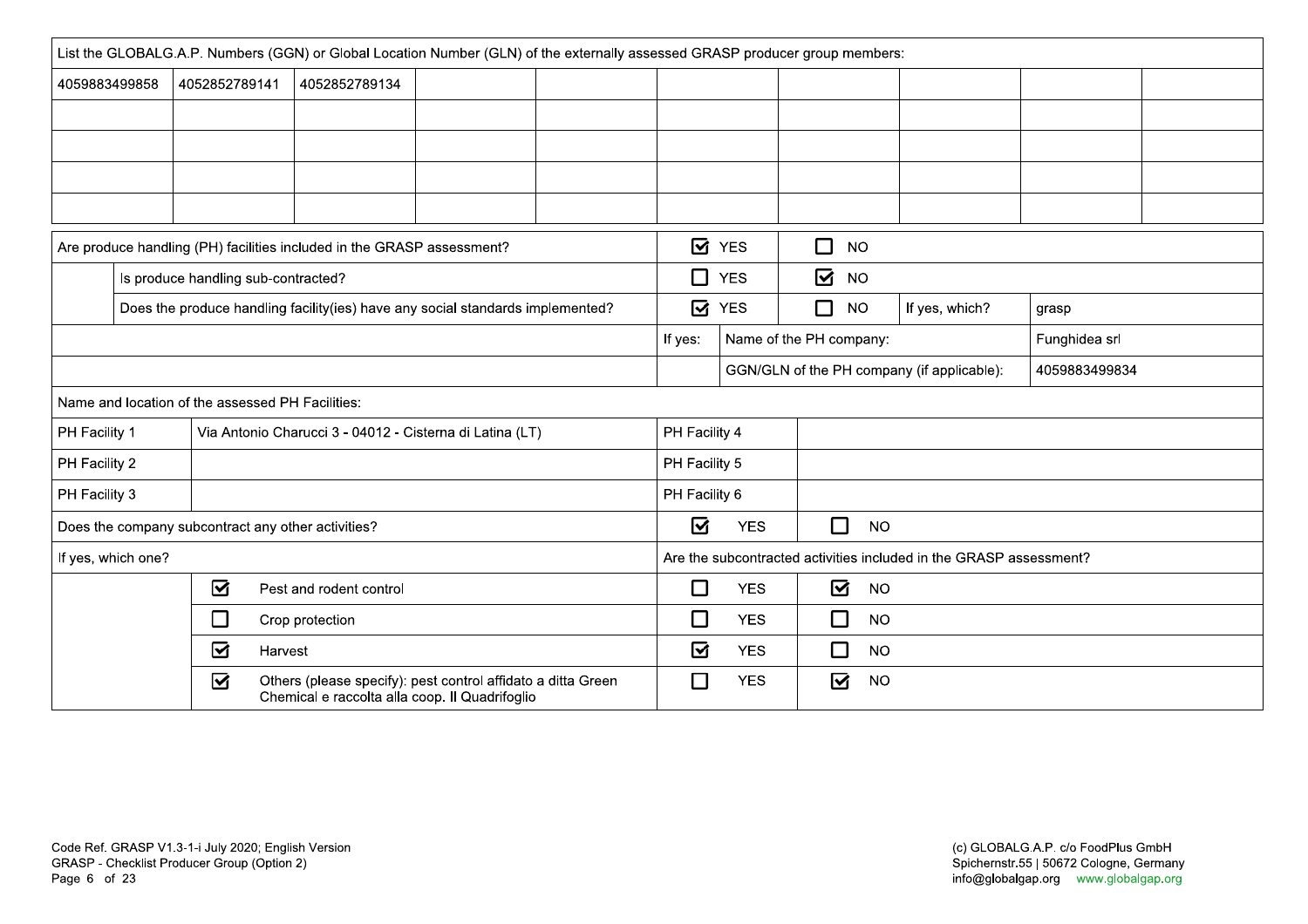|                                             | 2. STRUCTURE OF EMPLOYMENT |           |        |                                                                                                             |           |        |                                                                                                                          |           |             |       |  |  |
|---------------------------------------------|----------------------------|-----------|--------|-------------------------------------------------------------------------------------------------------------|-----------|--------|--------------------------------------------------------------------------------------------------------------------------|-----------|-------------|-------|--|--|
| Month(s) of peak season (if<br>applicable): | <b>Dicembre</b>            |           |        |                                                                                                             |           |        | % of employees living in<br>accommodation provided by<br>the company (if applicable):                                    |           |             |       |  |  |
| Nationalities of employees                  |                            |           |        | Lavoratori assunti direttamente da Funghidea srl : 14 di cui 7 impiegati OTI + 1 OTD e operai 5 OTI + 1 OTD |           |        | Tramite Cooperativa II Quadrifoglio: 37 tutti residenti in Italia (di cui 7 migranti nazionali Romania, India, Germania) |           |             |       |  |  |
| Total number of employees                   | Local                      |           |        | Cross-Border Migrants                                                                                       |           |        | <b>National Migrants</b>                                                                                                 |           |             | Total |  |  |
|                                             | Permanent                  | Temporary | Agency | Permanent                                                                                                   | Temporary | Agency | Permanent                                                                                                                | Temporary | Agency      |       |  |  |
| in agricultural production                  |                            |           |        |                                                                                                             |           |        | 0                                                                                                                        |           | 0           |       |  |  |
| in product handling facility (ies)          | 11                         |           | 30     | $\Omega$                                                                                                    | $\Omega$  |        | 0                                                                                                                        | 30        | $\mathbf 0$ | 51    |  |  |
| Total                                       |                            |           | 0      | 0                                                                                                           | 0         |        | 0                                                                                                                        | 0         | 30          | 51    |  |  |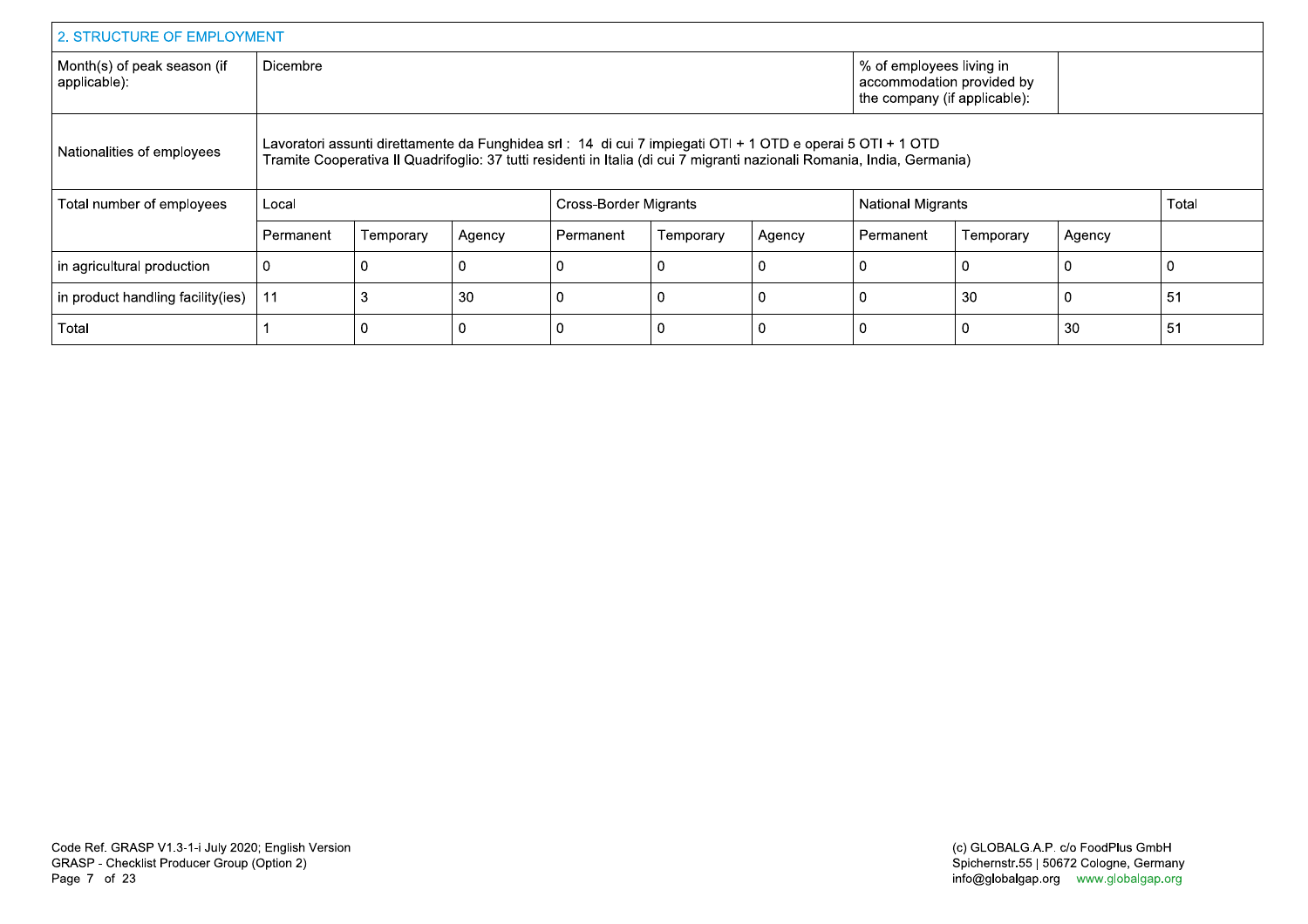| 3. PRESENCE DURING THE ASSESSMENT                                                                                                                             |                     |                     |                                                              |                     |                                      |                     |  |  |  |
|---------------------------------------------------------------------------------------------------------------------------------------------------------------|---------------------|---------------------|--------------------------------------------------------------|---------------------|--------------------------------------|---------------------|--|--|--|
|                                                                                                                                                               | SITE MANAGEMENT     |                     | PERSON RESPONSIBLE FOR THE<br><b>IMPLEMENTATION OF GRASP</b> |                     | <b>EMPLOYEES' REPRESENTATIVE</b>     |                     |  |  |  |
| Names <sup>1</sup> :                                                                                                                                          |                     |                     |                                                              |                     |                                      |                     |  |  |  |
| Present at the opening meeting?                                                                                                                               | ☑<br><b>YES</b>     | $\Box$<br><b>NO</b> | ☑<br><b>YES</b>                                              | $\Box$<br><b>NO</b> | $\boldsymbol{\boxdot}$<br><b>YES</b> | $\Box$<br><b>NO</b> |  |  |  |
| Present at the assessment?                                                                                                                                    | ☑<br><b>YES</b>     | $\Box$<br><b>NO</b> | $\overline{\mathbf{z}}$<br><b>YES</b>                        | $\Box$<br><b>NO</b> | $\boldsymbol{\boxdot}$<br><b>YES</b> | $\Box$<br><b>NO</b> |  |  |  |
| Present at the closing meeting?                                                                                                                               | ☑<br><b>YES</b>     | П<br><b>NO</b>      | ☑<br><b>YES</b>                                              | $\Box$<br><b>NO</b> | ☑<br><b>YES</b>                      | $\Box$<br><b>NO</b> |  |  |  |
|                                                                                                                                                               |                     |                     |                                                              |                     |                                      |                     |  |  |  |
| (Calculated automatically based on the results per sub-controlpoint)<br><b>OVERALL ASSESSMENT RESULT:</b>                                                     |                     |                     |                                                              |                     | <b>Fully compliant</b>               |                     |  |  |  |
| Assessment results reviewed with company<br>management?                                                                                                       | ☑<br><b>YES</b>     | <b>NO</b>           |                                                              |                     |                                      |                     |  |  |  |
| Name of certification body:                                                                                                                                   | DNV GL              |                     | Duration of the assessment:                                  |                     | $1,00$ gg                            |                     |  |  |  |
| Name of assessor:                                                                                                                                             | Rosaria Siesto      |                     |                                                              |                     |                                      |                     |  |  |  |
| Name of company management:                                                                                                                                   | Decio Sebastianelli |                     |                                                              |                     |                                      |                     |  |  |  |
| <sup>1</sup> Only mention the names if the persons have agreed to release there personal data to be uploaded with the checklist to the GLOBALG.A.P. Database. |                     |                     |                                                              |                     |                                      |                     |  |  |  |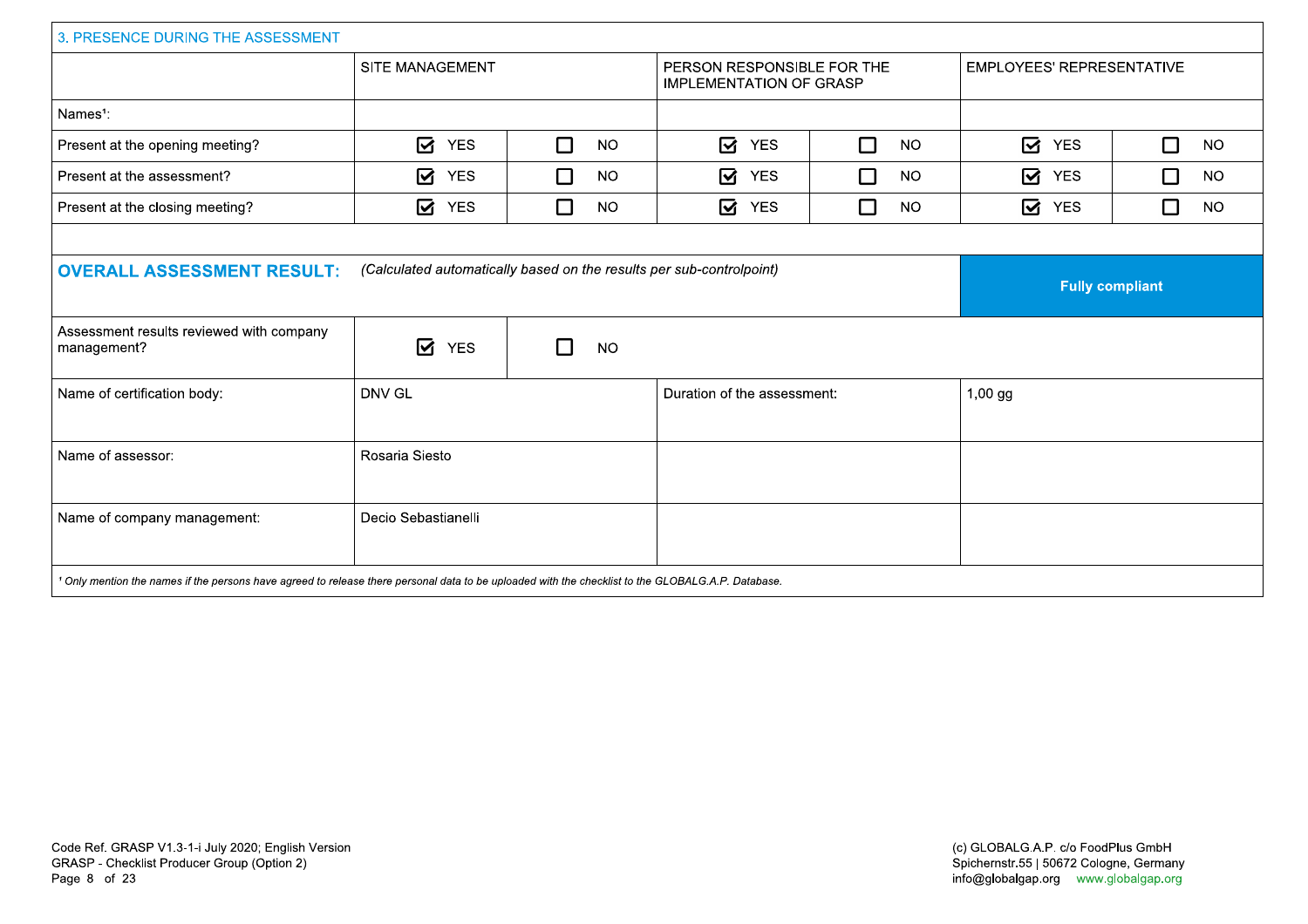| $\mathsf{N}^\circ$ | <b>CONTROL POINT &amp; COMPLIANCE CRITERIA</b>                                                                                                                                                                                                                                                                                                                                                                                                                                                                                                                                                                                                                                                                                                                                                                                                              | <b>VERIFICATION</b>                                                                                                                                                                                                                                                                                                                                                                                                                                                                                                                                                                                                       |   | COMPLIANCE             |          |
|--------------------|-------------------------------------------------------------------------------------------------------------------------------------------------------------------------------------------------------------------------------------------------------------------------------------------------------------------------------------------------------------------------------------------------------------------------------------------------------------------------------------------------------------------------------------------------------------------------------------------------------------------------------------------------------------------------------------------------------------------------------------------------------------------------------------------------------------------------------------------------------------|---------------------------------------------------------------------------------------------------------------------------------------------------------------------------------------------------------------------------------------------------------------------------------------------------------------------------------------------------------------------------------------------------------------------------------------------------------------------------------------------------------------------------------------------------------------------------------------------------------------------------|---|------------------------|----------|
|                    |                                                                                                                                                                                                                                                                                                                                                                                                                                                                                                                                                                                                                                                                                                                                                                                                                                                             |                                                                                                                                                                                                                                                                                                                                                                                                                                                                                                                                                                                                                           | v | $\mathsf{N}$           | N/A      |
|                    | <b>EMPLOYEES' REPRESENTATIVE(S)</b>                                                                                                                                                                                                                                                                                                                                                                                                                                                                                                                                                                                                                                                                                                                                                                                                                         |                                                                                                                                                                                                                                                                                                                                                                                                                                                                                                                                                                                                                           |   |                        |          |
|                    | CP: Is there at least one employee or an employees' council to represent the interests of the staff to the management through regular meetings where labor issues are addressed?                                                                                                                                                                                                                                                                                                                                                                                                                                                                                                                                                                                                                                                                            |                                                                                                                                                                                                                                                                                                                                                                                                                                                                                                                                                                                                                           |   |                        |          |
|                    | CC: Documentation demonstrates that an employees' representative(s) or an employees' council representing the interests of the employees to the management is elected or in<br>exceptional cases nominated by all employees and recognized by the management. The election or nomination takes place in the ongoing year or production period and is<br>communicated to all employees. This employees' representative(s) shall be aware of his/her/their role and rights and be able to discuss complaints and suggestions with the<br>management. Meetings between employees' representative(s) and management occur at accurate frequency. The dialogue taking place in such meetings is duly documented. If a<br>producer group member has less than 5 employees, it is allowed to have an employees' representative at the level of the producer group. |                                                                                                                                                                                                                                                                                                                                                                                                                                                                                                                                                                                                                           |   |                        |          |
| 1.1                | The election/nomination procedure has been defined and communicated to all employees.                                                                                                                                                                                                                                                                                                                                                                                                                                                                                                                                                                                                                                                                                                                                                                       |                                                                                                                                                                                                                                                                                                                                                                                                                                                                                                                                                                                                                           | 4 | $\Omega$               | $\Omega$ |
| $1.2$              | Documentation shows that the election and the counting of votes were carried out fairly and openly. In case of<br>representative(s) not elected but nominated, there is a document justifying why elections could not take place.                                                                                                                                                                                                                                                                                                                                                                                                                                                                                                                                                                                                                           | $\Box$<br>$\overline{\phantom{a}}$                                                                                                                                                                                                                                                                                                                                                                                                                                                                                                                                                                                        | 4 | $\mathbf{0}$           | 0        |
| 1.3                | The results of the election (name of employees' representative(s) or in case of council composition of the council) were<br>communicated to all employees.                                                                                                                                                                                                                                                                                                                                                                                                                                                                                                                                                                                                                                                                                                  | $\blacksquare$<br>$\mathbf{R}$                                                                                                                                                                                                                                                                                                                                                                                                                                                                                                                                                                                            | 4 | 0                      | $\Omega$ |
| 1.4                | The election/nomination has taken place in the ongoing year or production period. The representation is current (all<br>elected/nominated person(s) according to the list still working for the company).                                                                                                                                                                                                                                                                                                                                                                                                                                                                                                                                                                                                                                                   | C                                                                                                                                                                                                                                                                                                                                                                                                                                                                                                                                                                                                                         | 4 | $\mathbf{0}$           | 0        |
| 1.5                | The employees' representative(s) is/are recognized by the management and a job description clearly defines his/her/their<br>role and rights. The employees'representative(s) is/are aware of his/her/their role and rights (in case of an employees'<br>council, all members are interviewed).                                                                                                                                                                                                                                                                                                                                                                                                                                                                                                                                                              | UJ<br>$\mathbf{A}$                                                                                                                                                                                                                                                                                                                                                                                                                                                                                                                                                                                                        | 4 | $\mathbf{0}$           | 0        |
| 1.6                | There is documentary evidence of regular meetings at accurate frequency between the employees' representative(s) and<br>the management, where GRASP related issues are addressed.                                                                                                                                                                                                                                                                                                                                                                                                                                                                                                                                                                                                                                                                           | $\begin{tabular}{ c c } \hline \quad \quad & \quad \quad & \quad \quad \\ \hline \quad \quad & \quad \quad & \quad \quad \\ \hline \quad \quad & \quad \quad & \quad \quad \\ \hline \quad \quad & \quad \quad & \quad \quad \\ \hline \quad \quad & \quad \quad & \quad \quad \\ \hline \quad \quad & \quad \quad & \quad \quad \\ \hline \quad \quad & \quad \quad & \quad \quad \\ \hline \quad \quad & \quad \quad & \quad \quad \\ \hline \quad \quad & \quad \quad & \quad \quad \\ \hline \quad \quad & \quad \quad & \quad \quad \\ \hline \quad \quad & \quad \quad & \quad \quad \\ \hline \quad \quad & \quad$ | 4 | $\Omega$               |          |
|                    | <b>COMPLIANCE LEVEL CONTROL POINT 1:</b><br>(Calculated automatically based on the results per sub-controlpoint)                                                                                                                                                                                                                                                                                                                                                                                                                                                                                                                                                                                                                                                                                                                                            |                                                                                                                                                                                                                                                                                                                                                                                                                                                                                                                                                                                                                           |   | <b>Fully compliant</b> |          |
|                    | Evidence/Remarks: Presente una procedura di Elezione Rappresentante dei Lavoratori GSP1 Rev.0 del 4/11/2019. E' stato nominato il rappresentante dei lavoratori il 5.11.2020 - Impiegato n.<br>; Presente inoltre una comunicazione al personale della cooperativa affissa in bacheca<br>Presente il verbale della prima riunione con i dipendenti della Funghidea e cooperativa del 10.06.2020 e 2.12.2020 e con le firme dei presenti.<br><b>Corrective Actions:</b>                                                                                                                                                                                                                                                                                                                                                                                      |                                                                                                                                                                                                                                                                                                                                                                                                                                                                                                                                                                                                                           |   |                        |          |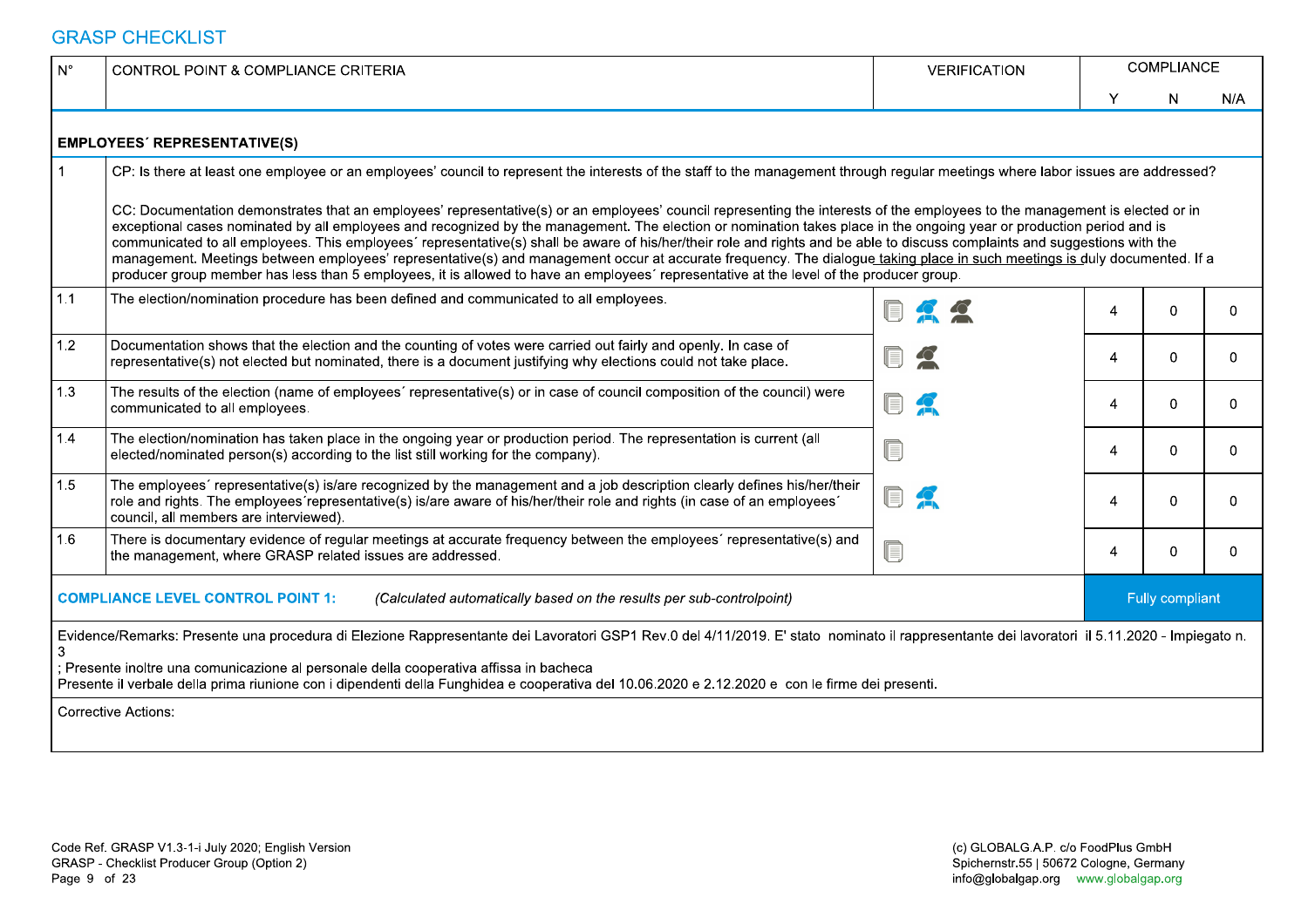| $N^{\circ}$    | CONTROL POINT & COMPLIANCE CRITERIA                                                                                                                                                                                                                                                                                                                                                                                                                                                                                          | <b>VERIFICATION</b> |   | <b>COMPLIANCE</b>      |          |  |  |  |  |  |
|----------------|------------------------------------------------------------------------------------------------------------------------------------------------------------------------------------------------------------------------------------------------------------------------------------------------------------------------------------------------------------------------------------------------------------------------------------------------------------------------------------------------------------------------------|---------------------|---|------------------------|----------|--|--|--|--|--|
|                |                                                                                                                                                                                                                                                                                                                                                                                                                                                                                                                              |                     | Υ | N.                     | N/A      |  |  |  |  |  |
|                | <b>COMPLAINT PROCEDURE</b>                                                                                                                                                                                                                                                                                                                                                                                                                                                                                                   |                     |   |                        |          |  |  |  |  |  |
| $\overline{2}$ | CP: Is there a complaint and suggestion procedure available and implemented in the company through which employees can make a complaint or suggestion?                                                                                                                                                                                                                                                                                                                                                                       |                     |   |                        |          |  |  |  |  |  |
|                | CC: A complaint and suggestion procedure appropriate to the size of the company exists. The employees are regularly informed about its existence, complaints and suggestions can be<br>made without being penalized and are discussed in meetings between the employees' representative(s) and the management. The procedure specifies a timeframe to answer<br>complaints and suggestions and take corrective actions. Complaints, suggestions and their follow-up from the last 24 months are documented.                  |                     |   |                        |          |  |  |  |  |  |
| 2.1            | A documented complaint and suggestion procedure is available, appropriate to the size of the company.                                                                                                                                                                                                                                                                                                                                                                                                                        |                     | 4 | 0                      | $\Omega$ |  |  |  |  |  |
| 2.2            | Employees are regularly and actively informed about the complaint and suggestion procedure.                                                                                                                                                                                                                                                                                                                                                                                                                                  |                     | 4 | 0                      | $\Omega$ |  |  |  |  |  |
| 2.3            | The procedure states clearly that employees will not be penalized for filing complaints or suggestions.                                                                                                                                                                                                                                                                                                                                                                                                                      |                     | 4 | $\Omega$               | $\Omega$ |  |  |  |  |  |
| 2.4            | Complaints and suggestions are discussed in meetings between the employees' representative(s) and the management.                                                                                                                                                                                                                                                                                                                                                                                                            | A                   | 4 | $\Omega$               | $\Omega$ |  |  |  |  |  |
| 2.5            | The procedure sets a timeframe to resolve complaints and suggestions (e.g. during the next month).                                                                                                                                                                                                                                                                                                                                                                                                                           |                     | 4 | 0.                     | $\Omega$ |  |  |  |  |  |
| 2.6            | The complaints, suggestions and their follow-up are documented and available for the last 24 months.                                                                                                                                                                                                                                                                                                                                                                                                                         | U                   | 0 | $\Omega$               | 4        |  |  |  |  |  |
|                | <b>COMPLIANCE LEVEL CONTROL POINT 2:</b><br>(Calculated automatically based on the results per sub-controlpoint)                                                                                                                                                                                                                                                                                                                                                                                                             |                     |   | <b>Fully compliant</b> |          |  |  |  |  |  |
|                | Evidence/Remarks: Presente una procedura per le Segnalazioni GSP2 Rev.0 del 4/11/2019 completa di tutti i requisiti previsti e richiesti.<br>Prevista una cassetta delle segnalazioni, dove inserire eventuali reclami anonimi, aperta ogni 28 gg.<br>La procedura è affissa in bacheca per condivisione e Visto il registro delle segnalazioni, Non sono state registrate segnalazioni e suggerimenti nell'ultimo anno,come anche da indicazione<br>dell'ultima riunione del 2.12.2020.<br>Presente formazione del 25.11.20 |                     |   |                        |          |  |  |  |  |  |
|                | <b>Corrective Actions:</b>                                                                                                                                                                                                                                                                                                                                                                                                                                                                                                   |                     |   |                        |          |  |  |  |  |  |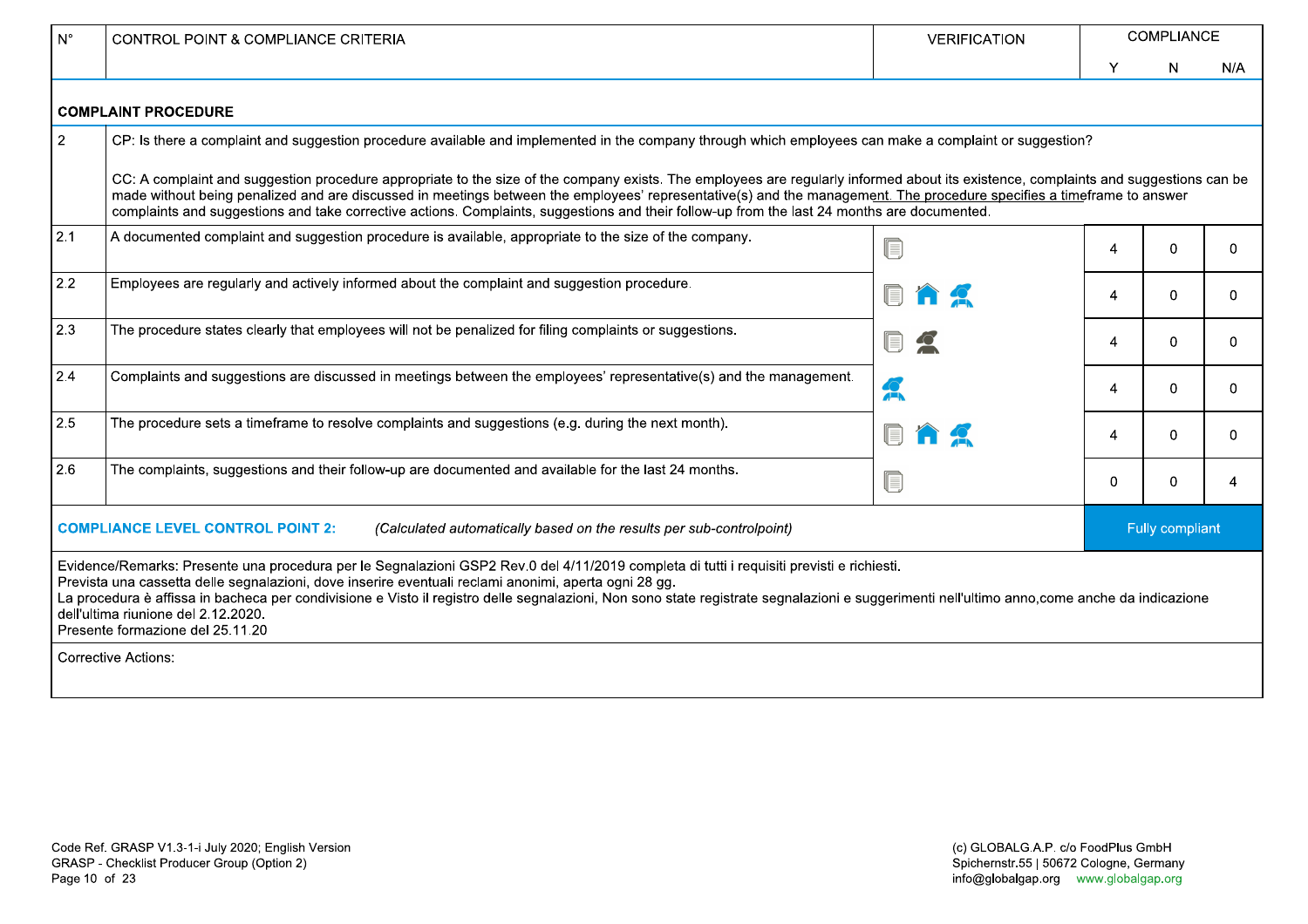| $N^{\circ}$  | CONTROL POINT & COMPLIANCE CRITERIA                                                                                                                                                                                                                                                                                                                                                                                                                                                                                                                                                                                                                                                                                                                                                                                                                                                | <b>VERIFICATION</b>          | COMPLIANCE |                 |          |  |
|--------------|------------------------------------------------------------------------------------------------------------------------------------------------------------------------------------------------------------------------------------------------------------------------------------------------------------------------------------------------------------------------------------------------------------------------------------------------------------------------------------------------------------------------------------------------------------------------------------------------------------------------------------------------------------------------------------------------------------------------------------------------------------------------------------------------------------------------------------------------------------------------------------|------------------------------|------------|-----------------|----------|--|
|              |                                                                                                                                                                                                                                                                                                                                                                                                                                                                                                                                                                                                                                                                                                                                                                                                                                                                                    |                              | Y          | N               | N/A      |  |
|              | SELF-DECLARATION ON GOOD SOCIAL PRACTICES                                                                                                                                                                                                                                                                                                                                                                                                                                                                                                                                                                                                                                                                                                                                                                                                                                          |                              |            |                 |          |  |
| $\mathbf{3}$ | CP: Has a self-declaration on good social practice regarding human rights been signed by the management and the employees' representative(s) and has this been communicated to<br>the employees?                                                                                                                                                                                                                                                                                                                                                                                                                                                                                                                                                                                                                                                                                   |                              |            |                 |          |  |
|              | CC: The management and the employees' representative(s) have signed, displayed and put in practice a self-declaration assuring good social practice and human rights of all<br>employees. This declaration contains at least the commitment to the ILO core labor conventions (ILO Conventions: 111 on discrimination, 138 and 182 on minimum age and child labor,<br>29 and 105 on forced labor, 87 on freedom of association, 98 on the right to organize and collective bargaining, 100 on equal remuneration and 99 on minimum wage) and transparent<br>and non-discriminative hiring procedures and the complaint procedure. The self-declaration states that the employees' representative(s) can file complaints without personal sanctions.<br>The employees have been informed about the self-declaration and it is revised at least every 3 years or whenever necessary. |                              |            |                 |          |  |
| 3.1          | The declaration is complete and contains at least all points referred to ILO core labor conventions.                                                                                                                                                                                                                                                                                                                                                                                                                                                                                                                                                                                                                                                                                                                                                                               | ſ.                           | 4          | 0               | $\Omega$ |  |
| 3.2          | The declaration has been signed by the management and by the employees' representative(s).                                                                                                                                                                                                                                                                                                                                                                                                                                                                                                                                                                                                                                                                                                                                                                                         | ſ.                           | 4          | $\Omega$        | $\Omega$ |  |
| 3.3          | The declaration is actively communicated to the employees (e.g. displayed on the production site/in the handling<br>unit/management office or attached to the working contract, information at meetings etc.).                                                                                                                                                                                                                                                                                                                                                                                                                                                                                                                                                                                                                                                                     |                              | 4          | 0               | $\Omega$ |  |
| 3.4          | The management, the responsible person for the implementation of GRASP and the employees' representative(s) know<br>the content of the declaration and confirm that it is put into practice.                                                                                                                                                                                                                                                                                                                                                                                                                                                                                                                                                                                                                                                                                       |                              | 4          | 0               | $\Omega$ |  |
| $3.5$        | It is stated that the employees' representative(s) can file complaints without personal sanctions.                                                                                                                                                                                                                                                                                                                                                                                                                                                                                                                                                                                                                                                                                                                                                                                 | ſ.                           | 4          | 0               | $\Omega$ |  |
| 3.6          | The declaration is checked and revised at least every 3 years or whenever necessary.                                                                                                                                                                                                                                                                                                                                                                                                                                                                                                                                                                                                                                                                                                                                                                                               | $\blacksquare$<br><b>AVA</b> | 4          | 0               | $\Omega$ |  |
|              | <b>COMPLIANCE LEVEL CONTROL POINT 3:</b><br>(Calculated automatically based on the results per sub-controlpoint)                                                                                                                                                                                                                                                                                                                                                                                                                                                                                                                                                                                                                                                                                                                                                                   |                              |            | Fully compliant |          |  |
|              | Evidence/Remarks: Dichiarazione di Buone Pratiche Sociali firmata dalla Direzione Aziendale e il Rappresentante dei Lavoratori per la sicurezza del 2.01.2021<br>Sono contemplate tutte le ILO, il Rappresentante dei lavoratori può presentare reclami senza incorrere in sanzione personali.<br>La Dichiarazione è affissa in bacheca                                                                                                                                                                                                                                                                                                                                                                                                                                                                                                                                            |                              |            |                 |          |  |
|              | <b>Corrective Actions:</b>                                                                                                                                                                                                                                                                                                                                                                                                                                                                                                                                                                                                                                                                                                                                                                                                                                                         |                              |            |                 |          |  |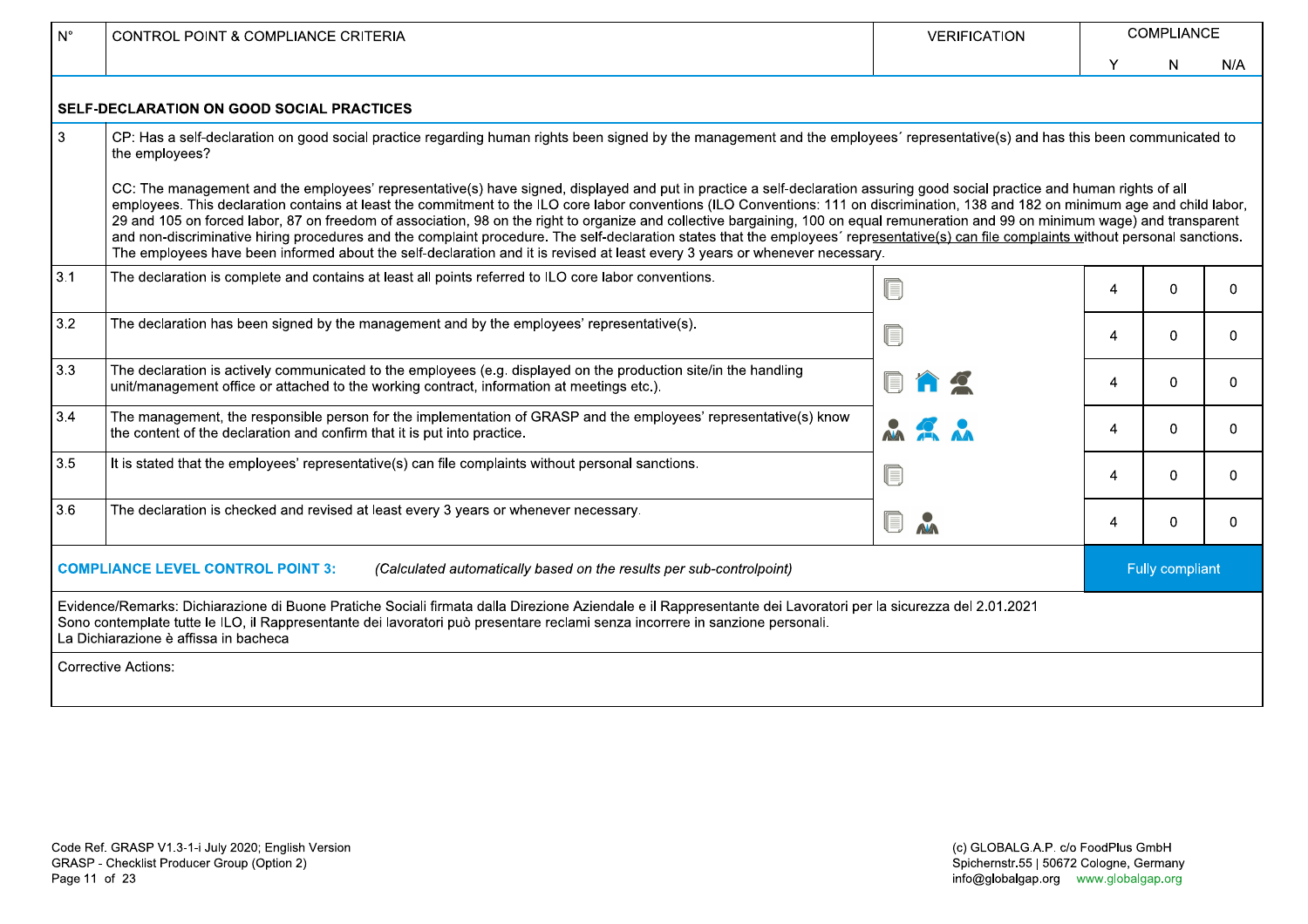| $N^{\circ}$    | <b>CONTROL POINT &amp; COMPLIANCE CRITERIA</b>                                                                                                                                                                                                                                                                                                                                                                                                                                                                                                                                                                                                                                                                                                                             | <b>VERIFICATION</b>         |                | <b>COMPLIANCE</b> |              |
|----------------|----------------------------------------------------------------------------------------------------------------------------------------------------------------------------------------------------------------------------------------------------------------------------------------------------------------------------------------------------------------------------------------------------------------------------------------------------------------------------------------------------------------------------------------------------------------------------------------------------------------------------------------------------------------------------------------------------------------------------------------------------------------------------|-----------------------------|----------------|-------------------|--------------|
|                |                                                                                                                                                                                                                                                                                                                                                                                                                                                                                                                                                                                                                                                                                                                                                                            |                             | Y              | N                 | N/A          |
|                | <b>ACCESS TO NATIONAL LABOUR REGULATIONS</b>                                                                                                                                                                                                                                                                                                                                                                                                                                                                                                                                                                                                                                                                                                                               |                             |                |                   |              |
| $\overline{4}$ | CP: Do the person responsible for the implementation of GRASP (RGSP) and the employees' representative(s) have knowledge of or access to recent national labor regulations?                                                                                                                                                                                                                                                                                                                                                                                                                                                                                                                                                                                                |                             |                |                   |              |
|                | CC: The person responsible for implementation of GRASP (RGSP) and the employees' representative(s) have knowledge of or access to national labor regulations, such as gross and<br>minimum wages, working hours, trade union membership, anti-discrimination, child labor, labor contracts, holiday and maternity leave. Both the RGSP and the employees'<br>representative(s) know the essential points of working conditions in agriculture as formulated in the applicable GRASP National Interpretation Guidelines.                                                                                                                                                                                                                                                    |                             |                |                   |              |
| 4.1            | The RGSP provides the employees' representative(s) with the valid labor regulations (e.g. the GRASP National<br>Interpretation Guidelines).                                                                                                                                                                                                                                                                                                                                                                                                                                                                                                                                                                                                                                | <b>AA</b>                   | 4              | $\Omega$          | $\Omega$     |
| 4.2            | RGSP and employees' representative(s) have knowledge about or access to the valid labor regulations on gross and<br>minimum wages and deductions from wages.                                                                                                                                                                                                                                                                                                                                                                                                                                                                                                                                                                                                               | $\frac{1}{2}$ $\frac{1}{2}$ | 4              | $\Omega$          | $\Omega$     |
| 4.3            | RGSP and employees' representative(s) have knowledge about or access to the valid labor regulations on working hours.                                                                                                                                                                                                                                                                                                                                                                                                                                                                                                                                                                                                                                                      | n<br>2 <sub>n</sub>         | 4              | $\Omega$          | $\mathbf{0}$ |
| 4.4            | RGSP and employees' representative(s) have knowledge about or access to the valid labor regulations on freedom of<br>association and right to collective bargaining.                                                                                                                                                                                                                                                                                                                                                                                                                                                                                                                                                                                                       | $\sum_{\lambda}$<br>H       | 4              | $\Omega$          | $\mathbf{0}$ |
| 4.5            | RGSP and employees' representative(s) have knowledge about or access to the valid labor regulations on anti-<br>discrimination.                                                                                                                                                                                                                                                                                                                                                                                                                                                                                                                                                                                                                                            | 同系入                         | 4              | $\Omega$          | $\mathbf{0}$ |
| 4.6            | RGSP and employees' representative(s) have knowledge about or access to the valid labor regulations on child labor and<br>minimum age of working.                                                                                                                                                                                                                                                                                                                                                                                                                                                                                                                                                                                                                          | <b>DA &amp;</b>             | 4              | $\Omega$          | $\Omega$     |
| 4.7            | RGSP and employees' representative(s) have knowledge about or access to the valid labor regulations on holiday and<br>maternity leave.                                                                                                                                                                                                                                                                                                                                                                                                                                                                                                                                                                                                                                     | <b>OK &amp;</b>             | $\overline{4}$ | 0                 | $\mathbf{0}$ |
|                | <b>COMPLIANCE LEVEL CONTROL POINT 4:</b><br>(Calculated automatically based on the results per sub-controlpoint)                                                                                                                                                                                                                                                                                                                                                                                                                                                                                                                                                                                                                                                           |                             |                | Fully compliant   |              |
|                | Evidence/Remarks: Il responsabile dell'implementazione del modulo GRASP è la responsabile della gestione e predisposizione (con il supporto del consulente del lavoro - Uffici del lavoro della<br>Confagricoltura di Latina) delle buste paga per il personale; è quindi a conoscenza delle normative nazionali e locali sul lavoro (vista documentazione a disposizione dell'azienda: linee guida<br>interpretative, verbale di accordo di rinnovo del contratto provinciale di lavoro per gli operai agricoli e florovivaistici della provincia di Latina in corso di validità)<br>Durante le riunioni interne del 2.12.2020 è stato fornito ai rappresentanti GRASP dei lavoratori i riferimenti del consulente del lavoro (Dott. P.) con numero di telefono ed e.mail |                             |                |                   |              |
|                | <b>Corrective Actions:</b>                                                                                                                                                                                                                                                                                                                                                                                                                                                                                                                                                                                                                                                                                                                                                 |                             |                |                   |              |
|                |                                                                                                                                                                                                                                                                                                                                                                                                                                                                                                                                                                                                                                                                                                                                                                            |                             |                |                   |              |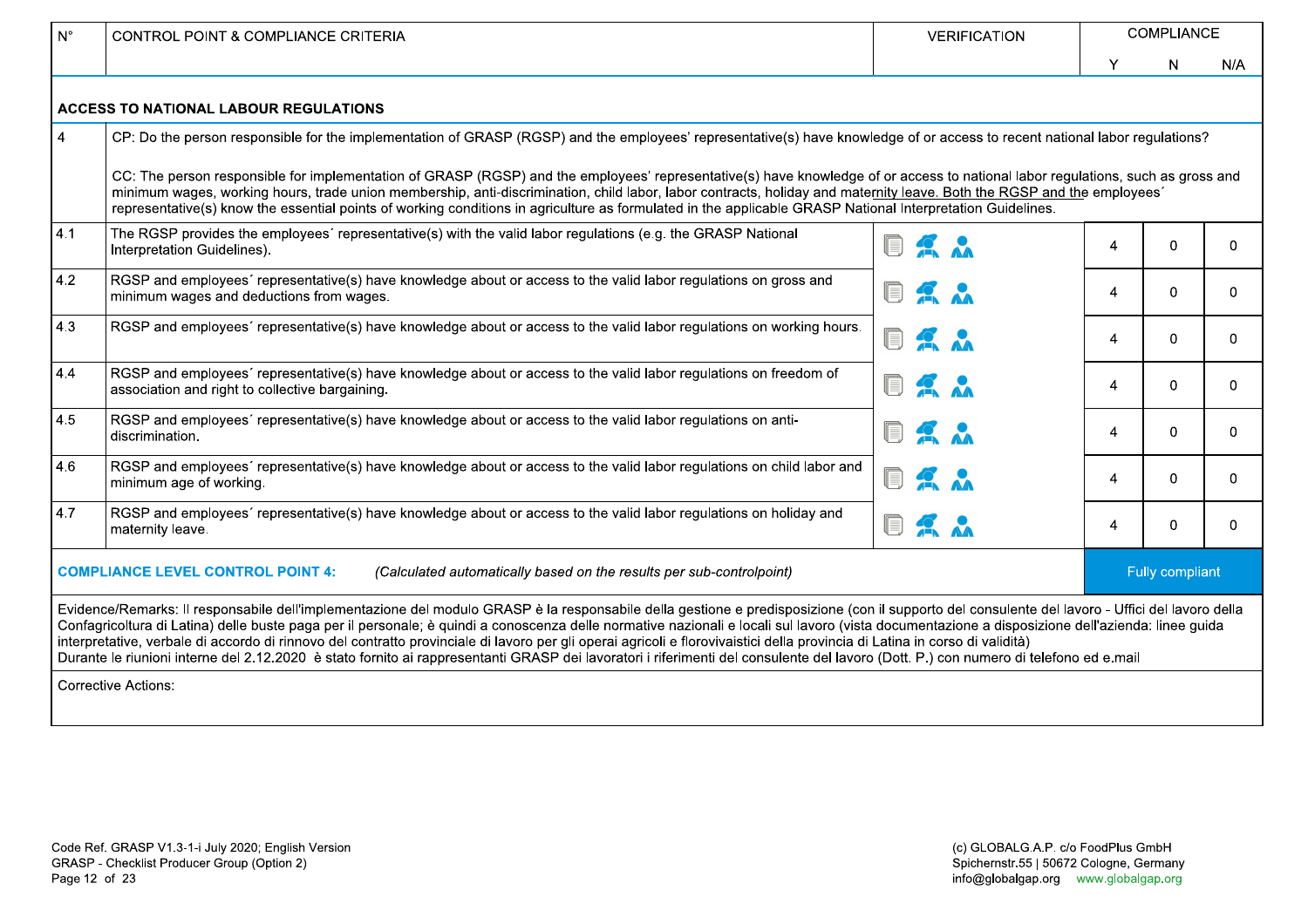| $N^{\circ}$  | CONTROL POINT & COMPLIANCE CRITERIA                                                                                                                                                                                                                                                                                                                                                                                                                                                                                                                                                                                                                                                                                    | <b>VERIFICATION</b> |                | <b>COMPLIANCE</b> |              |
|--------------|------------------------------------------------------------------------------------------------------------------------------------------------------------------------------------------------------------------------------------------------------------------------------------------------------------------------------------------------------------------------------------------------------------------------------------------------------------------------------------------------------------------------------------------------------------------------------------------------------------------------------------------------------------------------------------------------------------------------|---------------------|----------------|-------------------|--------------|
|              |                                                                                                                                                                                                                                                                                                                                                                                                                                                                                                                                                                                                                                                                                                                        |                     | Y              | N.                | N/A          |
|              | <b>WORKING CONTRACTS</b>                                                                                                                                                                                                                                                                                                                                                                                                                                                                                                                                                                                                                                                                                               |                     |                |                   |              |
| 5            | CP: Can valid copies of working contracts be shown for the employees? Are the working contracts compliant with applicable legislation and/or collective bargaining agreements and do<br>they indicate at least full names, nationality, a job description, date of birth, date of entry, the regular working time, wage and the period of employment? Have they been signed by both<br>the employee and the employer?                                                                                                                                                                                                                                                                                                  |                     |                |                   |              |
|              | CC: For every employee, a contract can be shown to the assessor on request on a sample basis. The contracts correspond with the applicable legislation and/or collective bargaining<br>agreements. Both the employees as well as the employer have signed them. Records contain at least full names, nationality, a job description, date of birth, date of entry, the regular<br>working time, wage and the period of employment (e.g. permanent, period or day laborer etc.) and for non-national employees their legal status and working permit. The contract does<br>not show contradiction to the self-declaration on good social practices. Records of the employees must be accessible for at least 24 months. |                     |                |                   |              |
| 5.1          | Random checks show availability of written contracts for all employees signed by both parties.                                                                                                                                                                                                                                                                                                                                                                                                                                                                                                                                                                                                                         | Q<br>$\bullet$      | $\overline{4}$ | $\Omega$          | $\Omega$     |
| 5.2          | There is evidence that the employees have the correct contract according to national legislation and/or collective<br>bargaining agreements (as stipulated in the applicable GRASP National Interpretation Guideline).                                                                                                                                                                                                                                                                                                                                                                                                                                                                                                 | ſ.                  | $\overline{4}$ | $\Omega$          | $\mathbf{0}$ |
| 5.3          | The working contracts include at least basic information on the employee's name, date of birth and nationality according to<br>the applicable GRASP National Interpretation Guideline.                                                                                                                                                                                                                                                                                                                                                                                                                                                                                                                                 | U                   | $\overline{4}$ | $\overline{0}$    | $\mathbf{0}$ |
| 5.4          | The working contracts or attachments to the contracts include basic information on the contract period (e.g. permanent,<br>period or day laborer etc.), the wage, working hours, breaks, and a basic job description.                                                                                                                                                                                                                                                                                                                                                                                                                                                                                                  | ſ.                  | $\overline{4}$ | $\Omega$          | $\Omega$     |
| 5.5          | In the contract, there is no contradiction to the self-declaration on good social practice.                                                                                                                                                                                                                                                                                                                                                                                                                                                                                                                                                                                                                            | ſ.                  | $\overline{4}$ | $\Omega$          | $\Omega$     |
| 5.6          | If non-national employees are working for the company, records indicate their legal status for being employed by the<br>company. A respective working permit is available.                                                                                                                                                                                                                                                                                                                                                                                                                                                                                                                                             | ſ.                  | $\overline{4}$ | $\mathbf{0}$      | $\mathbf{0}$ |
| 5.7          | Records of the employees must be accessible for at least 24 months.                                                                                                                                                                                                                                                                                                                                                                                                                                                                                                                                                                                                                                                    | ſ.                  | 4              | $\mathbf{0}$      | $\mathbf{0}$ |
|              | <b>COMPLIANCE LEVEL CONTROL POINT 5:</b><br>(Calculated automatically based on the results per sub-controlpoint)                                                                                                                                                                                                                                                                                                                                                                                                                                                                                                                                                                                                       |                     |                | Fully compliant   |              |
|              | Evidence/Remarks: Campionati 9 lavoratori per le interviste di cui 6 della coop, 1 OTD direttamente assunto e 2 OTI (operaio+impiegato) direttamente assunti.Per la valutazione dei doc<br>esaminati 5 lavoratori (2 OTI,1 OTD, 2 Coop.)                                                                                                                                                                                                                                                                                                                                                                                                                                                                               |                     |                |                   |              |
|              | Le interviste non hanno rilevato problematiche<br>- OTI 3, rumeno residente in Italia, nato il 28.10.69, UNILAV n.02605369 del 30.12.2013, liv. 1Ab liv.51, presente allegata lettera di ass., paga prevista 9.06 h.<br>- OTD1, ita, nato il 23.11.79,UNILAV n.02595492 del 29.12.2020, livello 1Ab liv.51, presente allegata lettera di ass., paga prevista 9.30 h.                                                                                                                                                                                                                                                                                                                                                   |                     |                |                   |              |
| Per la coop. | - OTI 5, ita, nato il 18.1.69,UNILAV n.01843692 del 16.7.2019, liv.3C liv.3, presente allegata lettera di ass., paga prevista 9.87 h.                                                                                                                                                                                                                                                                                                                                                                                                                                                                                                                                                                                  |                     |                |                   |              |
|              | - n.1, ita, nato il 5.01.93, UNILAV n.00007573 del 4.01.2021, livello 3A liv.9, presente allegata lettera di ass., paga prevista 5.65 h.<br>- n.21, ita, nato il 18.04.72, UNILAV n.02628440 del 30.12.2020, livello 3A liv.9, presente allegata lettera di ass., paga prevista 5.65 h.                                                                                                                                                                                                                                                                                                                                                                                                                                |                     |                |                   |              |
|              |                                                                                                                                                                                                                                                                                                                                                                                                                                                                                                                                                                                                                                                                                                                        |                     |                |                   |              |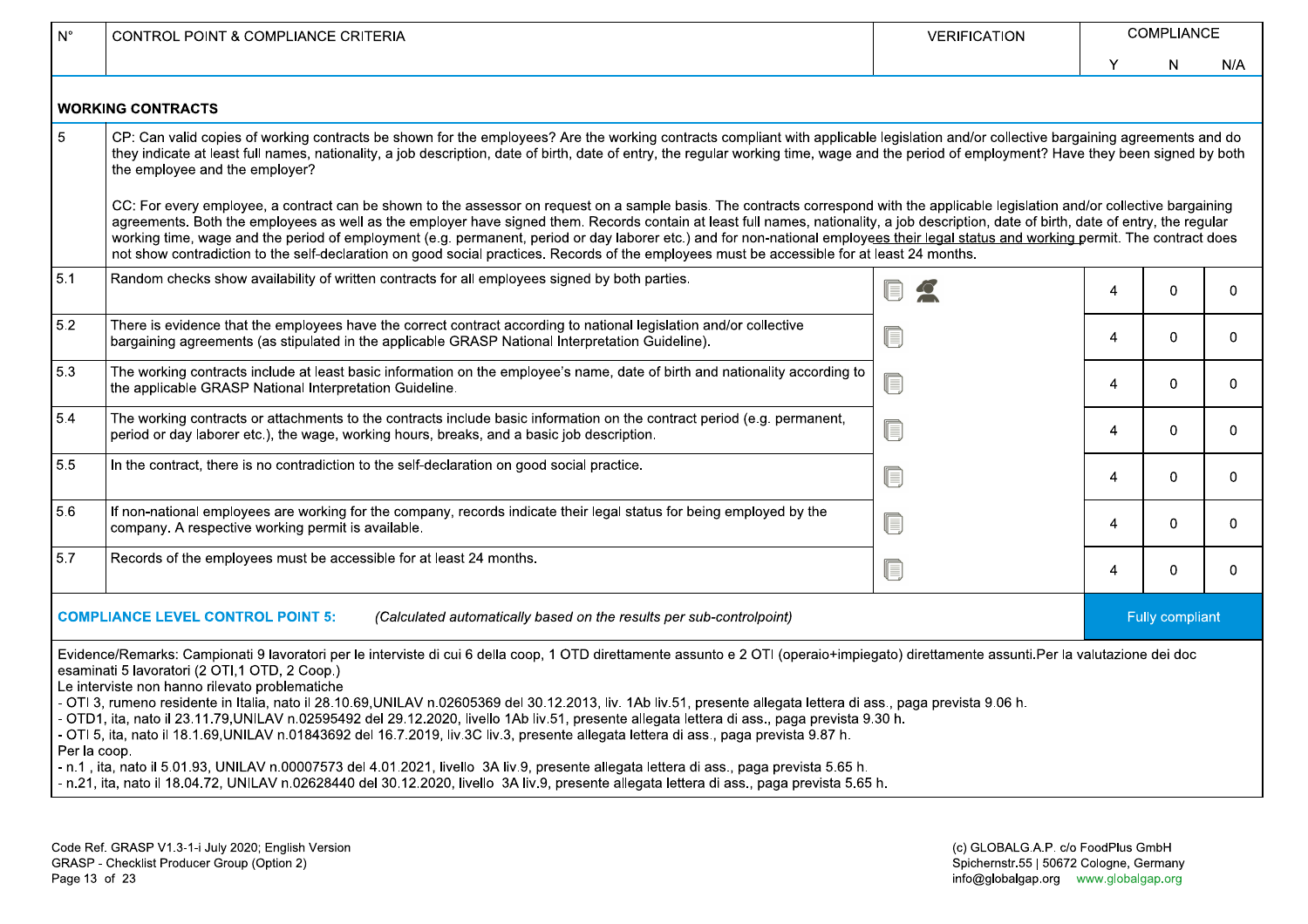Corrective Actions: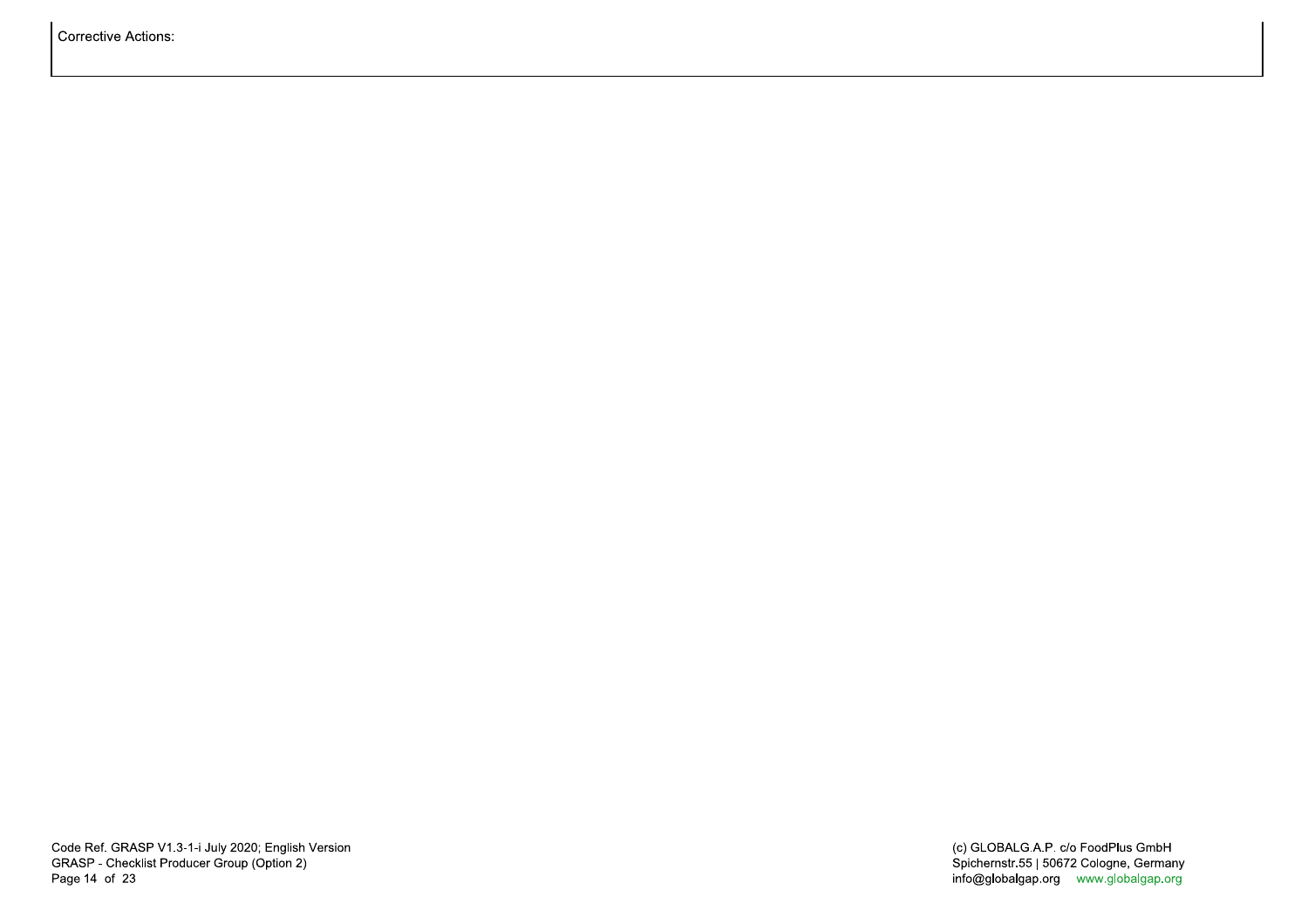| $\mathsf{N}^\circ$ | <b>CONTROL POINT &amp; COMPLIANCE CRITERIA</b>                                                                                                                                                                                                                                                                                                                                                                                                                                                                                                                                                                                                                                                                                                                                                                                                                                                                                                                                                                    | <b>VERIFICATION</b> |                | <b>COMPLIANCE</b> |          |
|--------------------|-------------------------------------------------------------------------------------------------------------------------------------------------------------------------------------------------------------------------------------------------------------------------------------------------------------------------------------------------------------------------------------------------------------------------------------------------------------------------------------------------------------------------------------------------------------------------------------------------------------------------------------------------------------------------------------------------------------------------------------------------------------------------------------------------------------------------------------------------------------------------------------------------------------------------------------------------------------------------------------------------------------------|---------------------|----------------|-------------------|----------|
|                    |                                                                                                                                                                                                                                                                                                                                                                                                                                                                                                                                                                                                                                                                                                                                                                                                                                                                                                                                                                                                                   |                     | Y              | N.                | N/A      |
| <b>PAYSLIPS</b>    |                                                                                                                                                                                                                                                                                                                                                                                                                                                                                                                                                                                                                                                                                                                                                                                                                                                                                                                                                                                                                   |                     |                |                   |          |
| $6\phantom{1}6$    | CP: Is there documented evidence indicating regular payment of salaries corresponding to the contract clause?                                                                                                                                                                                                                                                                                                                                                                                                                                                                                                                                                                                                                                                                                                                                                                                                                                                                                                     |                     |                |                   |          |
|                    | CC: The employer shows adequate documentation of the regular salary transfer (e.g. employee's signature on pay slip, bank transfer). Employees sign or receive copies of pay slips/pay<br>register that make the payment transparent and comprehensible for them. Regular payment of the employees during the last 24 months is documented.                                                                                                                                                                                                                                                                                                                                                                                                                                                                                                                                                                                                                                                                       |                     |                |                   |          |
| 6.1                | Documented evidence that the payment is made in defined intervals (e.g. pay slips or pay registers) is available for the<br>employees (random checks).                                                                                                                                                                                                                                                                                                                                                                                                                                                                                                                                                                                                                                                                                                                                                                                                                                                            |                     | $\overline{A}$ | $\Omega$          | $\Omega$ |
| 6.2                | Pay slips or pay registers indicate that payments are made in accordance with the working contracts (e.g. employee's<br>signature on pay slips, bank<br>transfer etc.).                                                                                                                                                                                                                                                                                                                                                                                                                                                                                                                                                                                                                                                                                                                                                                                                                                           |                     | Δ              | $\Omega$          | 0        |
| 6.3                | The records of payments are kept for at least 24 months.                                                                                                                                                                                                                                                                                                                                                                                                                                                                                                                                                                                                                                                                                                                                                                                                                                                                                                                                                          | Q                   | $\overline{4}$ | $\Omega$          | $\Omega$ |
|                    | <b>COMPLIANCE LEVEL CONTROL POINT 6:</b><br>(Calculated automatically based on the results per sub-controlpoint)                                                                                                                                                                                                                                                                                                                                                                                                                                                                                                                                                                                                                                                                                                                                                                                                                                                                                                  |                     |                | Fully compliant   |          |
| Per la coop.       | Evidence/Remarks Campionati 9 lavoratori per le interviste di cui 6 della coop, 1 OTD direttamente assunto e 2 OTI (operaio+impiegato) direttamente assunti.Per la valutazione dei doc esaminati<br>5 lavoratori (2 OTI,1 OTD, 2 Coop.)<br>Le interviste non hanno rilevato problematiche<br>- OTI 3, rumeno residente in Italia, liv. 1Ab liv.51, paga prevista 9.06 h, 187 (18 straord+4 nott) h, 26 gg, tot. 1833 netti.<br>- OTD1, ita, nato il 23.11.79, livello 1Ab liv.51, paga prevista 9.30 h, ore 180.5 (11.5straord.+2 nott), 26 gg, tot. 1577 netti.<br>- OTI 5, ita, nato il 18.1.69, liv.3C liv.3, paga prevista 9.87 h, ore 169, 26 gg, tot. 1264 netti.<br>- n.1, ita, nato il 5.01.93, livello 3A liv.9, paga prevista 5.65 h, ore 149, 18 gg, tot.900 netti.<br>- n.21, ita, nato il 18.04.72, livello 3A liv.9, paga prevista 5.65 h,ore 204.5 (22.5 straord.), 26 gg, tot. 1150 netti.<br>Presenti bonifici effettuati ogni 10 del mese con paga corrispondente<br><b>Corrective Actions:</b> |                     |                |                   |          |
|                    |                                                                                                                                                                                                                                                                                                                                                                                                                                                                                                                                                                                                                                                                                                                                                                                                                                                                                                                                                                                                                   |                     |                |                   |          |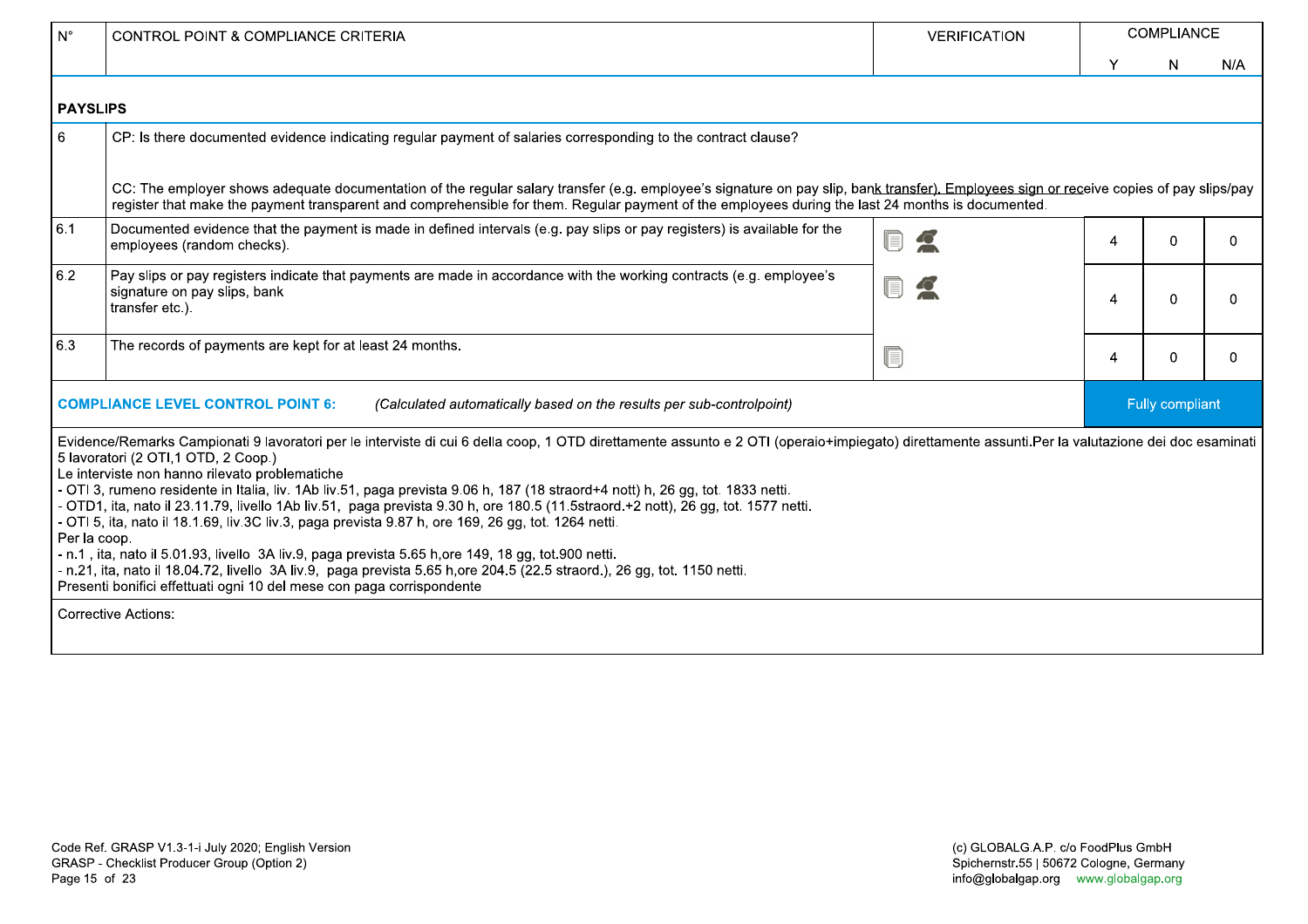| $N^{\circ}$    | <b>CONTROL POINT &amp; COMPLIANCE CRITERIA</b>                                                                                                                                                                                                                                                                                                                                                                                                                                                                                                                                                                                                                                                                                                                                                                                                                                                                                                                                        | <b>VERIFICATION</b> |   | <b>COMPLIANCE</b> |          |
|----------------|---------------------------------------------------------------------------------------------------------------------------------------------------------------------------------------------------------------------------------------------------------------------------------------------------------------------------------------------------------------------------------------------------------------------------------------------------------------------------------------------------------------------------------------------------------------------------------------------------------------------------------------------------------------------------------------------------------------------------------------------------------------------------------------------------------------------------------------------------------------------------------------------------------------------------------------------------------------------------------------|---------------------|---|-------------------|----------|
|                |                                                                                                                                                                                                                                                                                                                                                                                                                                                                                                                                                                                                                                                                                                                                                                                                                                                                                                                                                                                       |                     | Υ | <sup>N</sup>      | N/A      |
| <b>WAGES</b>   |                                                                                                                                                                                                                                                                                                                                                                                                                                                                                                                                                                                                                                                                                                                                                                                                                                                                                                                                                                                       |                     |   |                   |          |
| $\overline{7}$ | CP: Do pay slips/pay registers indicate the conformity of payment with at least legal regulations and/or collective bargaining agreements?                                                                                                                                                                                                                                                                                                                                                                                                                                                                                                                                                                                                                                                                                                                                                                                                                                            |                     |   |                   |          |
|                | CC: Wages and overtime payment documented on the pay slips/pay registers indicate compliance with legal regulations (minimum wages) and/or collective bargaining agreements as<br>specified in the GRASP National Interpretation Guideline. If payment is calculated per unit, employees shall be able to gain at least the legal minimum wage (on average) within regular<br>working hours.                                                                                                                                                                                                                                                                                                                                                                                                                                                                                                                                                                                          |                     |   |                   |          |
| 7.1            | Pay slips or pay registers give clear indication on the number of compensated working time or harvested amount including<br>overtime (hours/days).                                                                                                                                                                                                                                                                                                                                                                                                                                                                                                                                                                                                                                                                                                                                                                                                                                    | n                   | 4 | 0                 | $\Omega$ |
| 7.2            | Wages and overtime payments as shown in the records are according to the contracts and indicate compliance with<br>national labor regulations (minimum wages), and/or collective bargaining agreements as specified in the GRASP National<br>Interpretation Guideline.                                                                                                                                                                                                                                                                                                                                                                                                                                                                                                                                                                                                                                                                                                                |                     | 4 | 0                 | $\Omega$ |
| 7.3            | Independently from the calculation unit, pay slips/pay registers document that employees gain in average at least the legal<br>minimum wage within regular working times (especially check when piece-rate is implemented). If there are deductions<br>from salaries and employees are being paid below minimum wage, the deductions must be justified in writing.                                                                                                                                                                                                                                                                                                                                                                                                                                                                                                                                                                                                                    |                     | 4 | 0                 | $\Omega$ |
|                | <b>COMPLIANCE LEVEL CONTROL POINT 7:</b><br>(Calculated automatically based on the results per sub-controlpoint)                                                                                                                                                                                                                                                                                                                                                                                                                                                                                                                                                                                                                                                                                                                                                                                                                                                                      |                     |   | Fully compliant   |          |
| Per la coop.   | Evidence/Remarks: Campionati 9 lavoratori per le interviste di cui 6 della coop, 1 OTD direttamente assunto e 2 OTI (operaio+impiegato) direttamente assunti.Per la valutazione dei doc<br>esaminati 5 lavoratori (2 OTI,1 OTD, 2 Coop.)<br>Le interviste non hanno rilevato problematiche<br>- OTI 3, rumeno residente in Italia, liv. 1Ab liv.51, paga prevista 9.06 h, 187 (18 straord+4 nott) h, 26 gg, tot. 1833 netti.<br>- OTD1, ita, nato il 23.11.79, livello 1Ab liv.51, paga prevista 9.30 h, ore 180.5 (11.5straord.+2 nott), 26 gg, tot. 1577 netti.<br>- OTI 5, ita, nato il 18.1.69, liv.3C liv.3, paga prevista 9.87 h, ore 169, 26 gg, tot. 1264 netti.<br>- n.1, ita, nato il 5.01.93, livello 3A liv.9, paga prevista 5.65 h, ore 149, 18 gg, tot.900 netti.<br>- n.21, ita, nato il 18.04.72, livello 3A liv.9, paga prevista 5.65 h, ore 204.5 (22.5 straord.), 26 gg, tot. 1150 netti.<br>Presenti bonifici effettuati ogni 10 del mese con paga corrispondente |                     |   |                   |          |
|                | <b>Corrective Actions:</b>                                                                                                                                                                                                                                                                                                                                                                                                                                                                                                                                                                                                                                                                                                                                                                                                                                                                                                                                                            |                     |   |                   |          |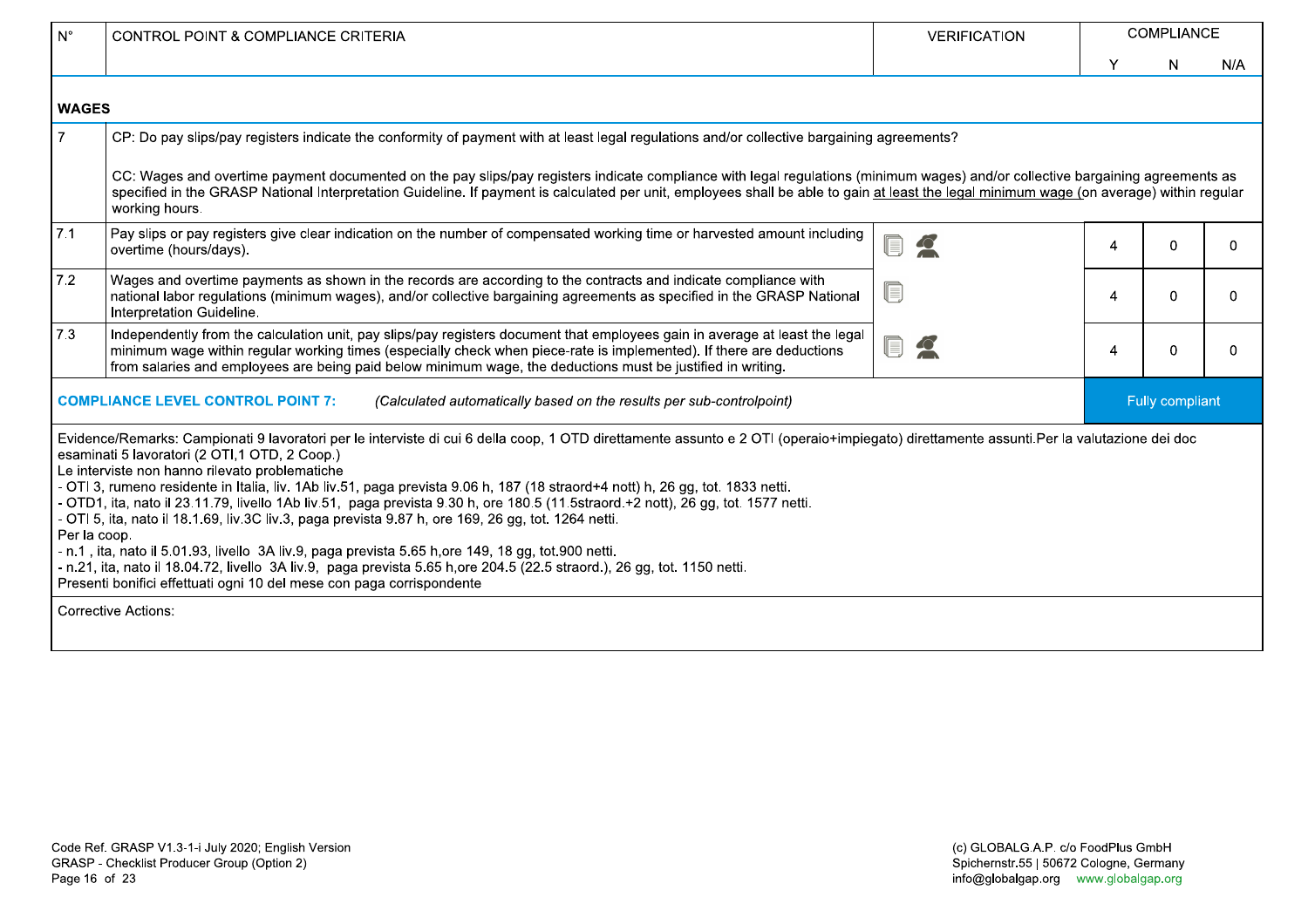| $N^{\circ}$ | <b>CONTROL POINT &amp; COMPLIANCE CRITERIA</b>                                                                                                                                                                                                                                                                                                                                                                                          | <b>VERIFICATION</b>          |          | <b>COMPLIANCE</b> |          |
|-------------|-----------------------------------------------------------------------------------------------------------------------------------------------------------------------------------------------------------------------------------------------------------------------------------------------------------------------------------------------------------------------------------------------------------------------------------------|------------------------------|----------|-------------------|----------|
|             |                                                                                                                                                                                                                                                                                                                                                                                                                                         |                              |          | N                 | N/A      |
|             | <b>NON-EMPLOYMENT OF MINORS</b>                                                                                                                                                                                                                                                                                                                                                                                                         |                              |          |                   |          |
| 8           | CP: Do records indicate that no minors are employed at the company?                                                                                                                                                                                                                                                                                                                                                                     |                              |          |                   |          |
|             | CC: Records indicate compliance with national legislation regarding minimum age of employment. If not covered by national legislation, children below the age of 15 are not employed. If<br>children-as core family members-are working at the company, they are not engaged in work that is dangerous to their health and safety, jeopardizes their development, or prevents<br>them from finishing their compulsory school education. |                              |          |                   |          |
| 8.1         | Dates of birth on the records show that no employee is aged below the legal minimum age of employment or, if not<br>specified in the GRASP National<br>Interpretation Guideline, under the age of 15.                                                                                                                                                                                                                                   |                              | 4        | n                 | $\Omega$ |
| 8.2         | If children – as core family members – are working at the company, they are not engaged in work that is dangerous to their<br>health and safety (according to the applicable IFA All Farm Base Module), that jeopardizes their development or prevents<br>them from finishing their compulsory school education.                                                                                                                        | $\blacksquare$<br>$\sqrt{2}$ | $\Omega$ |                   |          |
|             | <b>COMPLIANCE LEVEL CONTROL POINT 8:</b><br>(Calculated automatically based on the results per sub-controlpoint)                                                                                                                                                                                                                                                                                                                        |                              |          | Fully compliant   |          |
|             | Evidence/Remarks: Non sono presenti minori                                                                                                                                                                                                                                                                                                                                                                                              |                              |          |                   |          |
|             | <b>Corrective Actions:</b>                                                                                                                                                                                                                                                                                                                                                                                                              |                              |          |                   |          |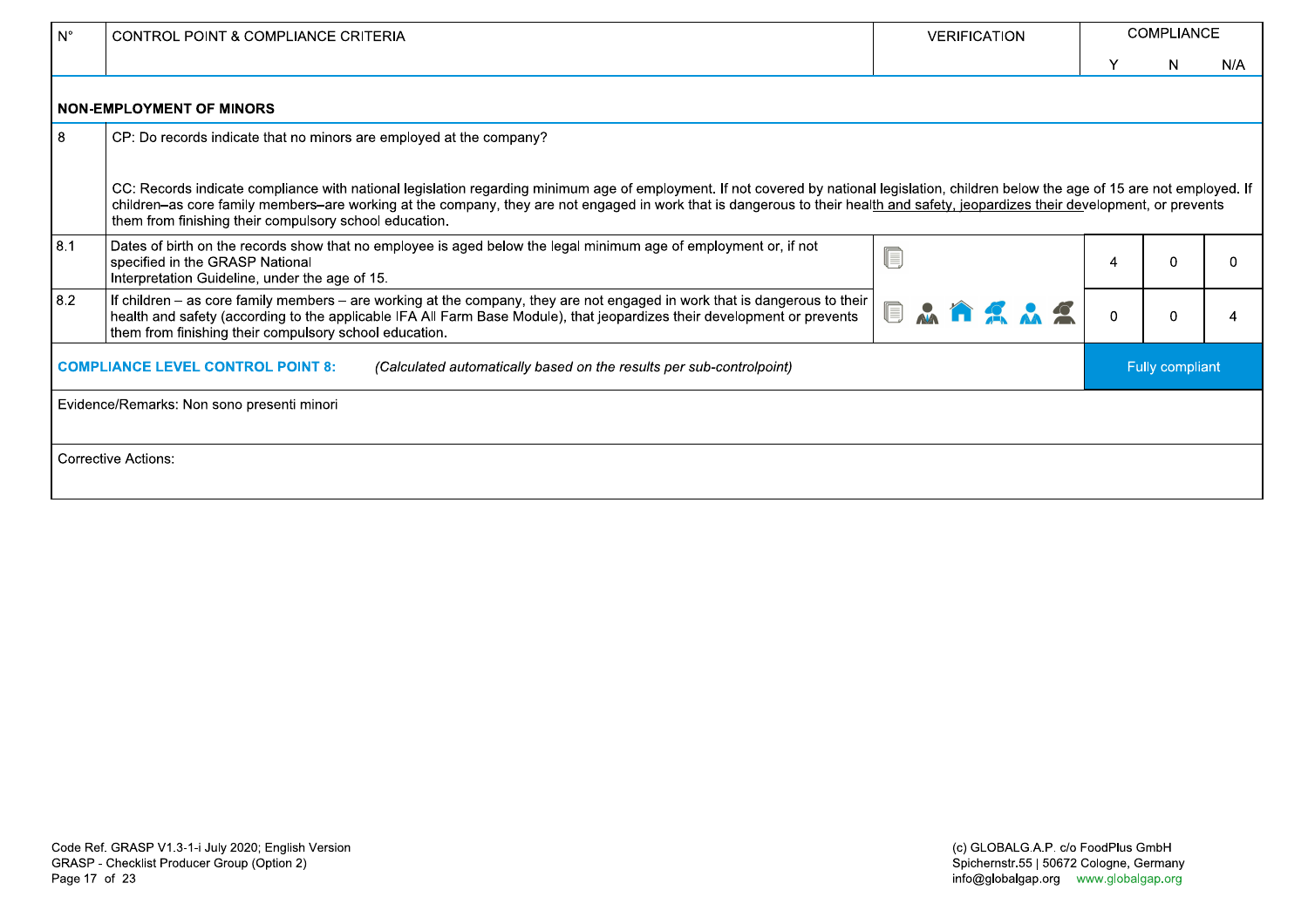| $N^{\circ}$ | CONTROL POINT & COMPLIANCE CRITERIA                                                                                                                                                                                                                                                                             | <b>VERIFICATION</b>                             |             | <b>COMPLIANCE</b> |     |
|-------------|-----------------------------------------------------------------------------------------------------------------------------------------------------------------------------------------------------------------------------------------------------------------------------------------------------------------|-------------------------------------------------|-------------|-------------------|-----|
|             |                                                                                                                                                                                                                                                                                                                 |                                                 |             | N.                | N/A |
|             | ACCESS TO COMPULSORY SCHOOL EDUCATION                                                                                                                                                                                                                                                                           |                                                 |             |                   |     |
| 9           | CP: Do the children of employees living on the company's production/handling sites have access to compulsory school education?                                                                                                                                                                                  |                                                 |             |                   |     |
|             | CC: There is documented evidence that children of employees at compulsory schooling age (according to national legislation) living on the company's production/handling sites have<br>access to compulsory school education, either through provided transport to a public school or through on-site schooling. |                                                 |             |                   |     |
| 9.1         | There is a list of all children in the age of compulsory schooling age living on the company's production/handling sites, with<br>sufficient indications on name, name of parents, date of birth, school attendance, etc. Children of management may be<br>excluded.                                            | $\textcolor{red}{\blacksquare}$<br>$\mathbf{C}$ | $\Omega$    | $\Omega$          | 4   |
| 9.2         | There is evidence of transport facilities if children cannot reach school within acceptable walking distance (half an hour<br>walking or according to GRASP National Interpretation Guideline).                                                                                                                 |                                                 | $\Omega$    | $\mathbf{0}$      | 4   |
| 9.3         | There is evidence of an on-site schooling system when access to schools is not available.                                                                                                                                                                                                                       | Q                                               | $\mathbf 0$ | $\overline{0}$    | 4   |
|             | <b>COMPLIANCE LEVEL CONTROL POINT 9:</b><br>(Calculated automatically based on the results per sub-controlpoint)                                                                                                                                                                                                |                                                 |             | Not applicable    |     |
|             | Evidence/Remarks: Non sono presenti minori                                                                                                                                                                                                                                                                      |                                                 |             |                   |     |
|             |                                                                                                                                                                                                                                                                                                                 |                                                 |             |                   |     |
|             | <b>Corrective Actions:</b>                                                                                                                                                                                                                                                                                      |                                                 |             |                   |     |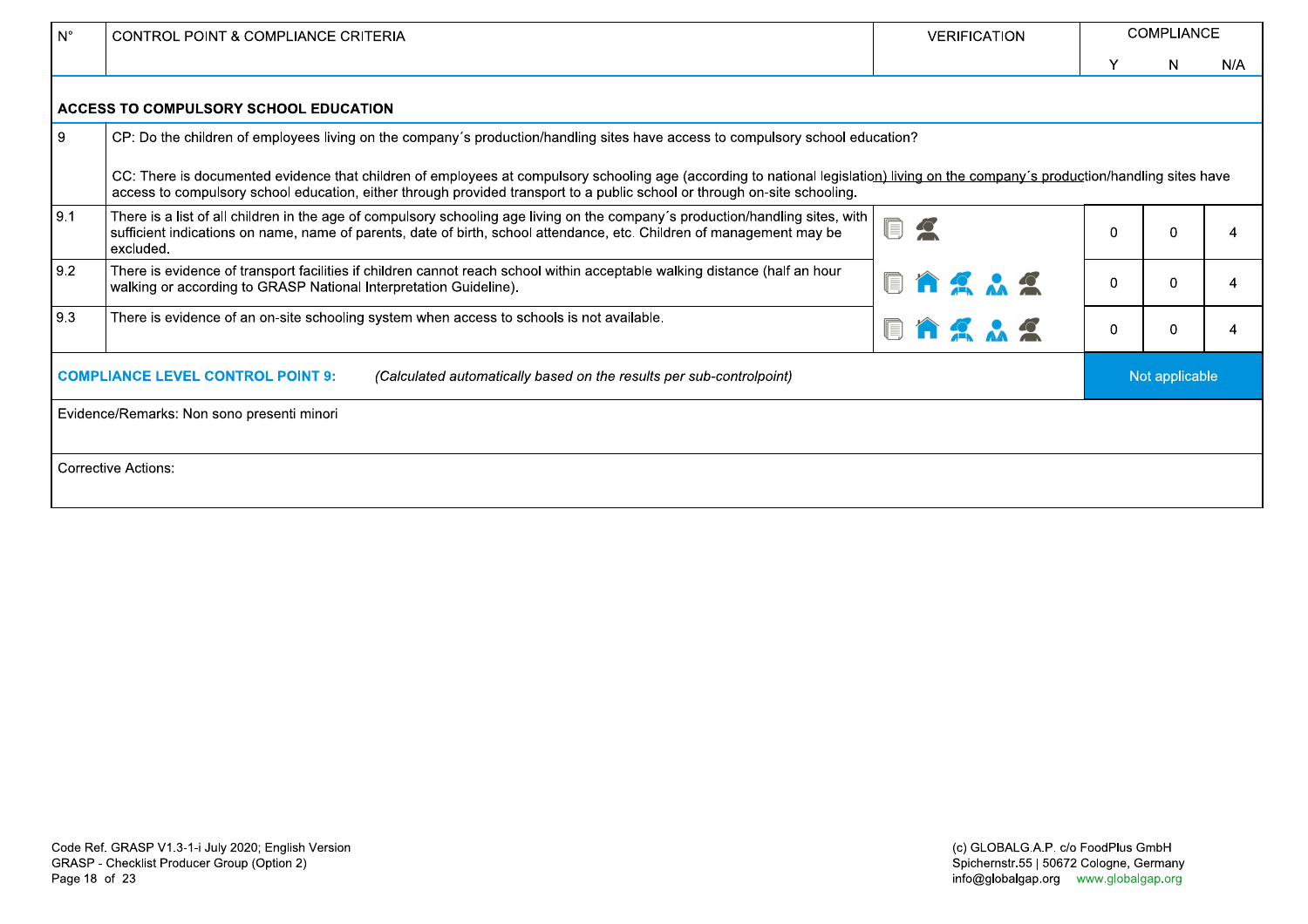| $N^{\circ}$     | <b>CONTROL POINT &amp; COMPLIANCE CRITERIA</b>                                                                                                                                                                                                                                                                                                                                  | <b>VERIFICATION</b> |   | COMPLIANCE             |              |
|-----------------|---------------------------------------------------------------------------------------------------------------------------------------------------------------------------------------------------------------------------------------------------------------------------------------------------------------------------------------------------------------------------------|---------------------|---|------------------------|--------------|
|                 |                                                                                                                                                                                                                                                                                                                                                                                 |                     | Y | N                      | N/A          |
|                 | <b>TIME RECORDING SYSTEM</b>                                                                                                                                                                                                                                                                                                                                                    |                     |   |                        |              |
| 10 <sup>°</sup> | CP: Is there a time recording system that shows daily working time and overtime on a daily basis for the employees?                                                                                                                                                                                                                                                             |                     |   |                        |              |
|                 | CC: There is a time recording system implemented appropriate to the size of the company that makes working hours and overtime transparent for both employees and employer on a<br>daily basis. Working times of the employees during the last 24 months are documented. Records are regularly approved by the employees and accessible for the employees'<br>representative(s). |                     |   |                        |              |
| 10.1            | A time recording system is implemented, appropriate to the size of the company (e.g. time record sheet, check clock,<br>electronic cards, etc.).                                                                                                                                                                                                                                |                     | 4 | $\Omega$               | $\mathbf 0$  |
| 10.2            | The records indicate the regular working time for employees on a daily basis.                                                                                                                                                                                                                                                                                                   | ſ.                  | 4 | 0                      | $\Omega$     |
| 10.3            | The records indicate the overtime hours as defined by contracts per legislation for all employees on a daily basis.                                                                                                                                                                                                                                                             | ſ.                  | 4 | 0                      | $\Omega$     |
| 10.4            | The records indicate the breaks/festive days for the employees (on a daily basis).                                                                                                                                                                                                                                                                                              | le.                 | 4 | 0                      | $\Omega$     |
| 10.5            | The working records are regularly approved by the employees (e.g. regularly signed record sheet, checking clock).                                                                                                                                                                                                                                                               | E                   | 4 | $\Omega$               | $\mathbf{0}$ |
| 10.6            | Access to these records is provided to the employees' representative(s).                                                                                                                                                                                                                                                                                                        | IEI                 | 4 | $\Omega$               | $\Omega$     |
| 10.7            | The records are kept for at least 24 months.                                                                                                                                                                                                                                                                                                                                    | $\blacksquare$      | 4 | 0                      | $\mathbf{0}$ |
|                 | <b>COMPLIANCE LEVEL CONTROL POINT 10:</b><br>(Calculated automatically based on the results per sub-controlpoint)                                                                                                                                                                                                                                                               |                     |   | <b>Fully compliant</b> |              |
|                 | Evidence/Remarks: L'orario lavorativo è registrato da orologio marcatempo. I dati vengono riportati su file excel ed utilizzati per l'elaborazione delle buste paga.<br>V.stampa ore lavorative effettuate dai lavoratori.<br>V. esposizione in bacheca delle ore lavorative effettuate dal singolo lavoratore<br>es. Gennaio 2021                                              |                     |   |                        |              |
|                 | Corrective Actions:                                                                                                                                                                                                                                                                                                                                                             |                     |   |                        |              |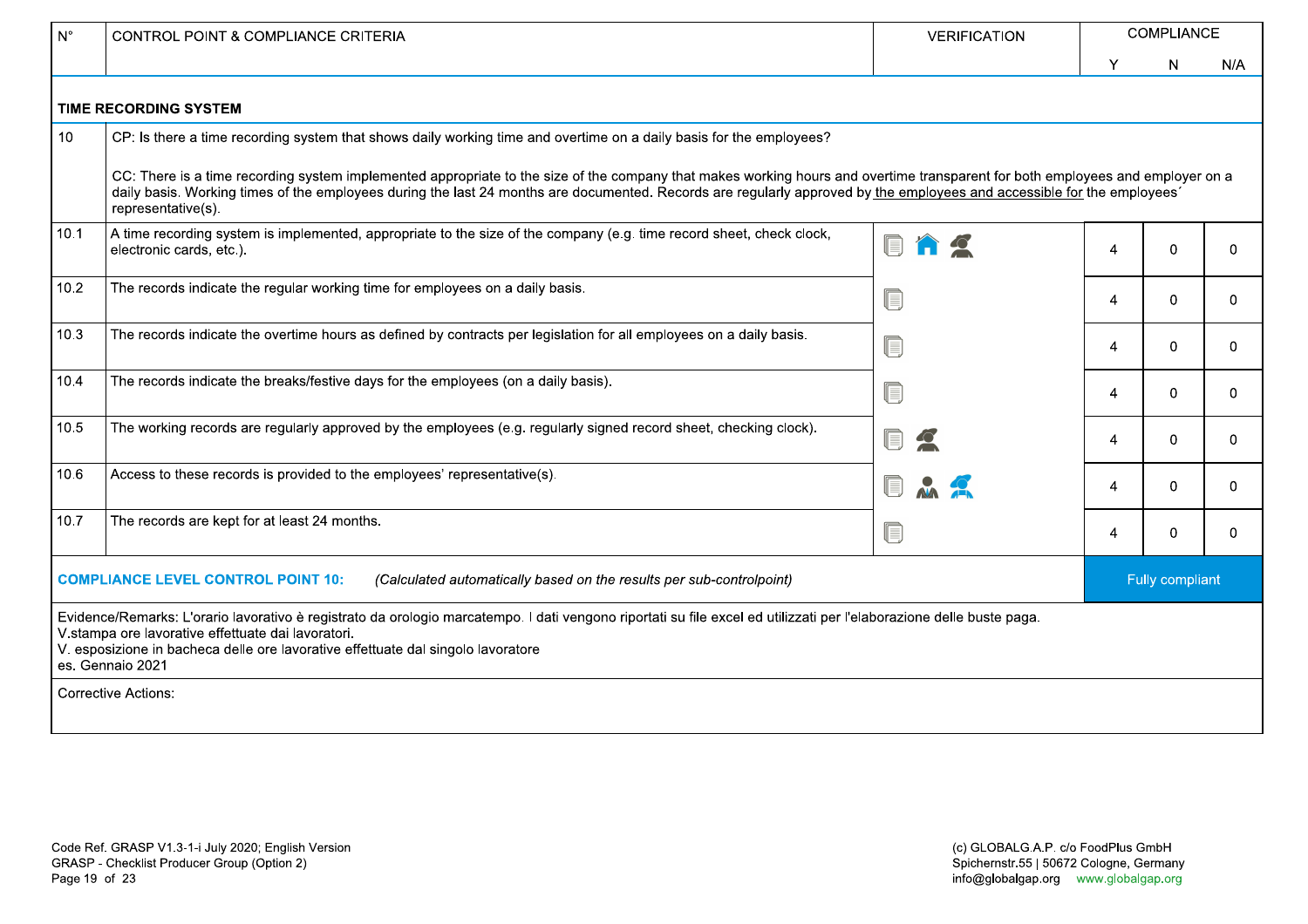| $N^{\circ}$ | <b>CONTROL POINT &amp; COMPLIANCE CRITERIA</b>                                                                                                                                                                                                                                                                                                                                                                                     | <b>VERIFICATION</b> |   | <b>COMPLIANCE</b> |          |
|-------------|------------------------------------------------------------------------------------------------------------------------------------------------------------------------------------------------------------------------------------------------------------------------------------------------------------------------------------------------------------------------------------------------------------------------------------|---------------------|---|-------------------|----------|
|             |                                                                                                                                                                                                                                                                                                                                                                                                                                    |                     | Y | N                 | N/A      |
|             | <b>WORKING HOURS &amp; BREAKS</b>                                                                                                                                                                                                                                                                                                                                                                                                  |                     |   |                   |          |
| 11          | CP: Do working hours and breaks documented in the time records comply with applicable legislation and/or collective bargaining agreements?                                                                                                                                                                                                                                                                                         |                     |   |                   |          |
|             | CC: Documented working hours, breaks and rest days are in line with applicable legislation and/or collective bargaining agreements. If not regulated more strictly by legislation, records<br>indicate that regular weekly working hours do not exceed a maximum of 48 hours. During peak season (harvest), weekly working time does not exceed a maximum of 60 hours. Rest<br>breaks/days are also guaranteed during peak season. |                     |   |                   |          |
| 11.1        | Information on valid labor regulation and/or collective bargaining agreements regarding working hours and breaks is<br>available (e.g. in the GRASP National Interpretation Guideline).                                                                                                                                                                                                                                            |                     | Δ |                   | $\Omega$ |
| 11.2        | Working hours including overtime as shown in the records indicate compliance with legal regulations and/or collective<br>bargaining agreements.                                                                                                                                                                                                                                                                                    |                     | 4 | <sup>0</sup>      | 0        |
| 11.3        | Rest breaks/days as shown in the records indicate compliance with national regulations and/or bargaining agreements.                                                                                                                                                                                                                                                                                                               |                     | Δ | <sup>n</sup>      | 0        |
| 11.4        | If not regulated more strictly by applicable legislation, regular weekly working time does not exceed 48 hours. During peak<br>season (harvest), weekly working time does not exceed 60 hours.                                                                                                                                                                                                                                     |                     | Δ | <sup>n</sup>      | $\Omega$ |
| 11.5        | The records indicate that rest breaks/days are also guaranteed during peak season.                                                                                                                                                                                                                                                                                                                                                 |                     | Δ |                   | $\Omega$ |
|             | <b>COMPLIANCE LEVEL CONTROL POINT 11:</b><br>(Calculated automatically based on the results per sub-controlpoint)                                                                                                                                                                                                                                                                                                                  |                     |   | Fully compliant   |          |
|             | Evidence/Remarks: Gli orari di lavoro dei dipendenti sono coerenti con il CONTRATTO COLLETIVO NAZIONALE DI LAVORO PER OPERAI AGRICOLI E FLOROVIVAISTI.<br>La consultazione delle buste paga e dei planning mensili ha fornito in sede di audit informazioni sufficienti ad apprezzare il rispetto del requisito.                                                                                                                   |                     |   |                   |          |
|             | <b>Corrective Actions:</b>                                                                                                                                                                                                                                                                                                                                                                                                         |                     |   |                   |          |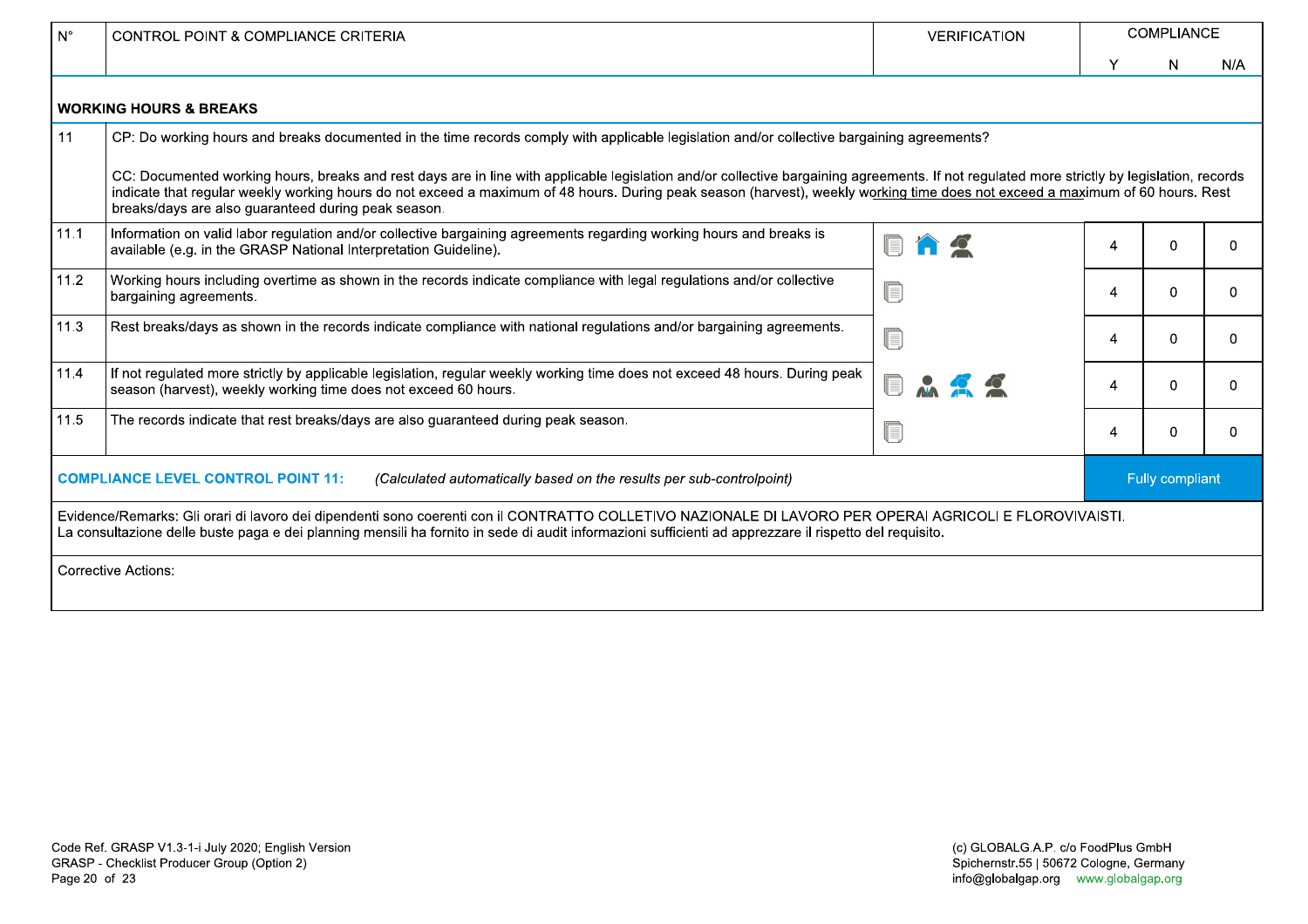| $\mid N^{\circ}$ | CONTROL POINT & COMPLIANCE CRITERIA                                                                                                                                                                                                                                                                                                                                                                                                                                                                                                                                                                                                                                                                                                                                                                                                   | <b>VERIFICATION</b>                                                           |                           | <b>COMPLIANCE</b> |     |
|------------------|---------------------------------------------------------------------------------------------------------------------------------------------------------------------------------------------------------------------------------------------------------------------------------------------------------------------------------------------------------------------------------------------------------------------------------------------------------------------------------------------------------------------------------------------------------------------------------------------------------------------------------------------------------------------------------------------------------------------------------------------------------------------------------------------------------------------------------------|-------------------------------------------------------------------------------|---------------------------|-------------------|-----|
|                  |                                                                                                                                                                                                                                                                                                                                                                                                                                                                                                                                                                                                                                                                                                                                                                                                                                       |                                                                               | $\checkmark$              | N                 | N/A |
|                  | <b>INTEGRATION INTO QMS</b>                                                                                                                                                                                                                                                                                                                                                                                                                                                                                                                                                                                                                                                                                                                                                                                                           |                                                                               |                           |                   |     |
| QMS              | CP: Does the assessment of the Quality Management System (QMS) of the producer group show evidence of the correct implementation of GRASP for all participating producer group<br>members?                                                                                                                                                                                                                                                                                                                                                                                                                                                                                                                                                                                                                                            |                                                                               |                           |                   |     |
|                  | CC: The assessment of the Quality Management System of the producer group demonstrates that GRASP is correctly implemented and internally assessed. Non-compliances are<br>identified and corrective actions are taken to enable compliance of all participating producer group members.                                                                                                                                                                                                                                                                                                                                                                                                                                                                                                                                              |                                                                               |                           |                   |     |
| QMS1             | The implementation of GRASP is included in the Quality Management System of the producer group, based on the<br>respective part of the GLOBALG.A.P. General Regulations for Producer Group Certification.                                                                                                                                                                                                                                                                                                                                                                                                                                                                                                                                                                                                                             | $\textcolor{red}{\blacksquare}$<br>$\mathbf{v}$                               | $\boldsymbol{\mathsf{X}}$ |                   |     |
| QMS2             | There is a system in place to regularly inform and train key staff on GRASP related issues.                                                                                                                                                                                                                                                                                                                                                                                                                                                                                                                                                                                                                                                                                                                                           | $\mathbf{v}$<br>UJ                                                            | $\mathsf{X}$              |                   |     |
|                  | QMS3   All steps taken in the frame of the QMS to implement GRASP among all participating producer group members are<br>documented.                                                                                                                                                                                                                                                                                                                                                                                                                                                                                                                                                                                                                                                                                                   | $\mathbf{v}$<br>UJ                                                            | $\mathsf{X}$              |                   |     |
| QMS4             | There is evidence that the producer group fosters compliance of all participating producer group members with the GRASP<br>requirements and assesses the progresses and problems complying with GRASP every year.                                                                                                                                                                                                                                                                                                                                                                                                                                                                                                                                                                                                                     | <b>A</b><br>$\textcolor{red}{\blacksquare}$                                   | $\mathsf{X}$              |                   |     |
|                  | QMS5   A register is maintained of all GLOBALG.A.P. producers implementing GRASP. It contains for every producer group<br>member the internal assessment date as well as the compliance level reached, all non-compliances detected in internal<br>and external assessments and corrective actions given to non-compliances.                                                                                                                                                                                                                                                                                                                                                                                                                                                                                                          | $\Box$                                                                        | X.                        |                   |     |
| QMS6             | There is a procedure to implement corrective actions from previous internal assessments.                                                                                                                                                                                                                                                                                                                                                                                                                                                                                                                                                                                                                                                                                                                                              | $\mathbf{v}$<br>Uij                                                           | X.                        |                   |     |
|                  | QMS7 The internal producer group inspector is qualified according to the GRASP General Rules.                                                                                                                                                                                                                                                                                                                                                                                                                                                                                                                                                                                                                                                                                                                                         | M                                                                             | X.                        |                   |     |
|                  | <b>COMPLIANCE LEVEL CONTROL POINT QMS:</b> (Calculated automatically based on the results per sub-controlpoint)                                                                                                                                                                                                                                                                                                                                                                                                                                                                                                                                                                                                                                                                                                                       | Fully compliant.                                                              | Not compliant.            |                   |     |
|                  | Evidence/Remarks: L'azienda Funghidea srl (PHU) si occupa di effettuare le verifiche presso le aziende agricole aderenti (viste check list grasp compilate per le aziende del 21.01.2021 con<br>report finale). È stata fatta anche formazione al personale delle aziende ed ai responsabili dei lavoratori delle stesse in maniera coordinata e centralizzata in data 25/11/2020. Nel capitolato<br>fornitori, è stato poi inserito un riferimento all'impegno che i fornitori stessi prendono in merito alla applicazione del GRASP.<br>OBS:sebbene presente formazione su aspetti di Igiene-Salute e sicurezza ai dipendenti della cooperativa Il Quadrifoglio Blu (che effettua la manipolazione del prodotto) non risultano dettagliati<br>gli argomenti relativi allo standard Global Gap e Grasp<br><b>Corrective Actions:</b> |                                                                               |                           |                   |     |
|                  |                                                                                                                                                                                                                                                                                                                                                                                                                                                                                                                                                                                                                                                                                                                                                                                                                                       |                                                                               |                           |                   |     |
|                  |                                                                                                                                                                                                                                                                                                                                                                                                                                                                                                                                                                                                                                                                                                                                                                                                                                       |                                                                               |                           |                   |     |
|                  | Code Ref. GRASP V1.3-1-i July 2020; English Version<br>GRASP - Checklist Producer Group (Option 2)                                                                                                                                                                                                                                                                                                                                                                                                                                                                                                                                                                                                                                                                                                                                    | (c) GLOBALG.A.P. c/o FoodPlus GmbH<br>Spichernstr.55   50672 Cologne, Germany |                           |                   |     |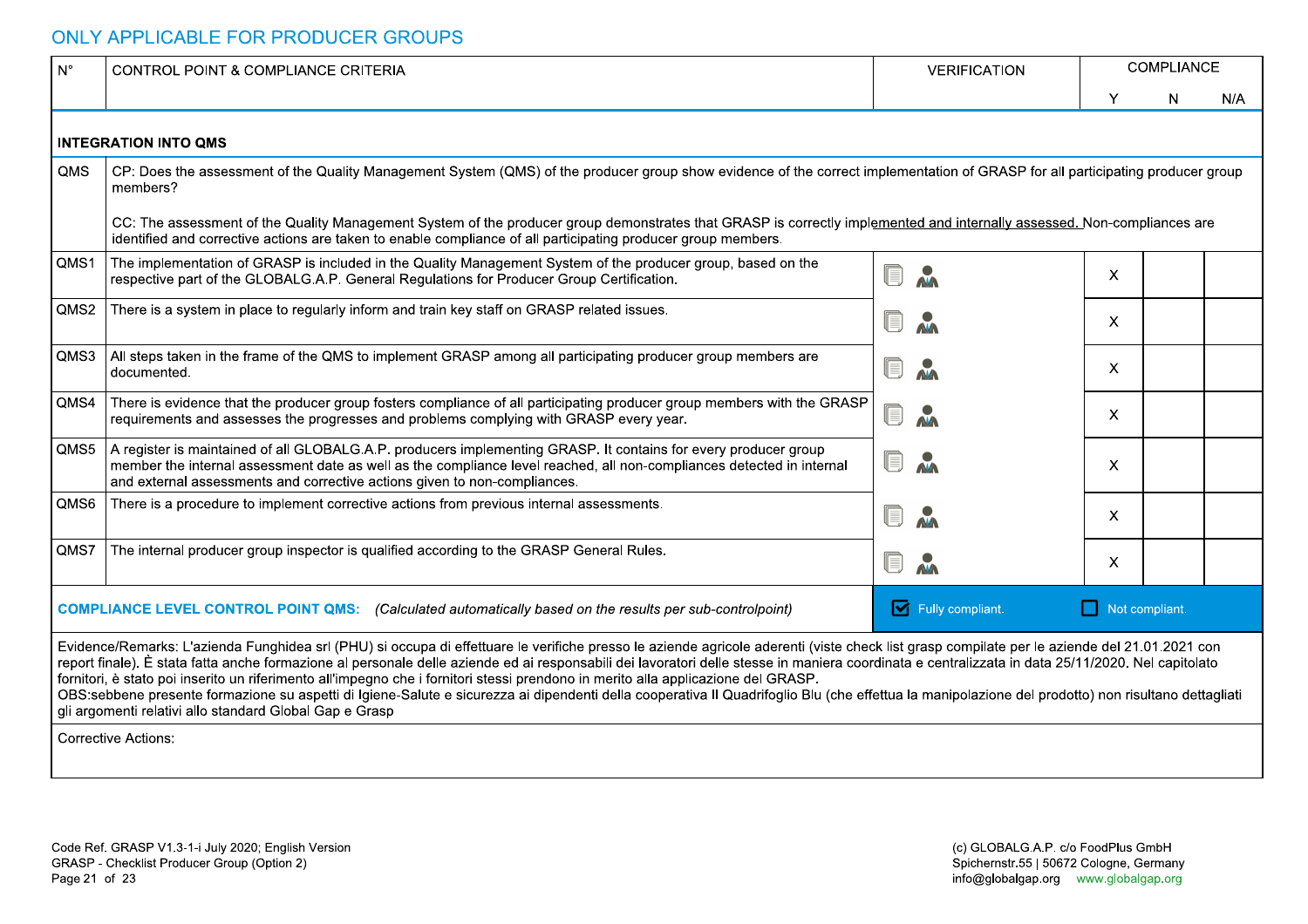### RECOMMENDATIONS FOR GOOD PRACTICE

| l N° | CONTROL POINT & COMPLIANCE CRITERIA                                                                                                                                                                                                                                                                                |
|------|--------------------------------------------------------------------------------------------------------------------------------------------------------------------------------------------------------------------------------------------------------------------------------------------------------------------|
|      |                                                                                                                                                                                                                                                                                                                    |
|      | <b>ADDITIONAL SOCIAL BENEFITS</b>                                                                                                                                                                                                                                                                                  |
| IR1  | What other forms of social benefit does the company offer to employees, their families and/or the community?<br>Please specify (incentives for good and safe working performance, bonus payment, support of professional development, social benefits, child care, improvement of social surroundings<br>$etc.$ ). |
|      | l Evidence/Remarks:                                                                                                                                                                                                                                                                                                |